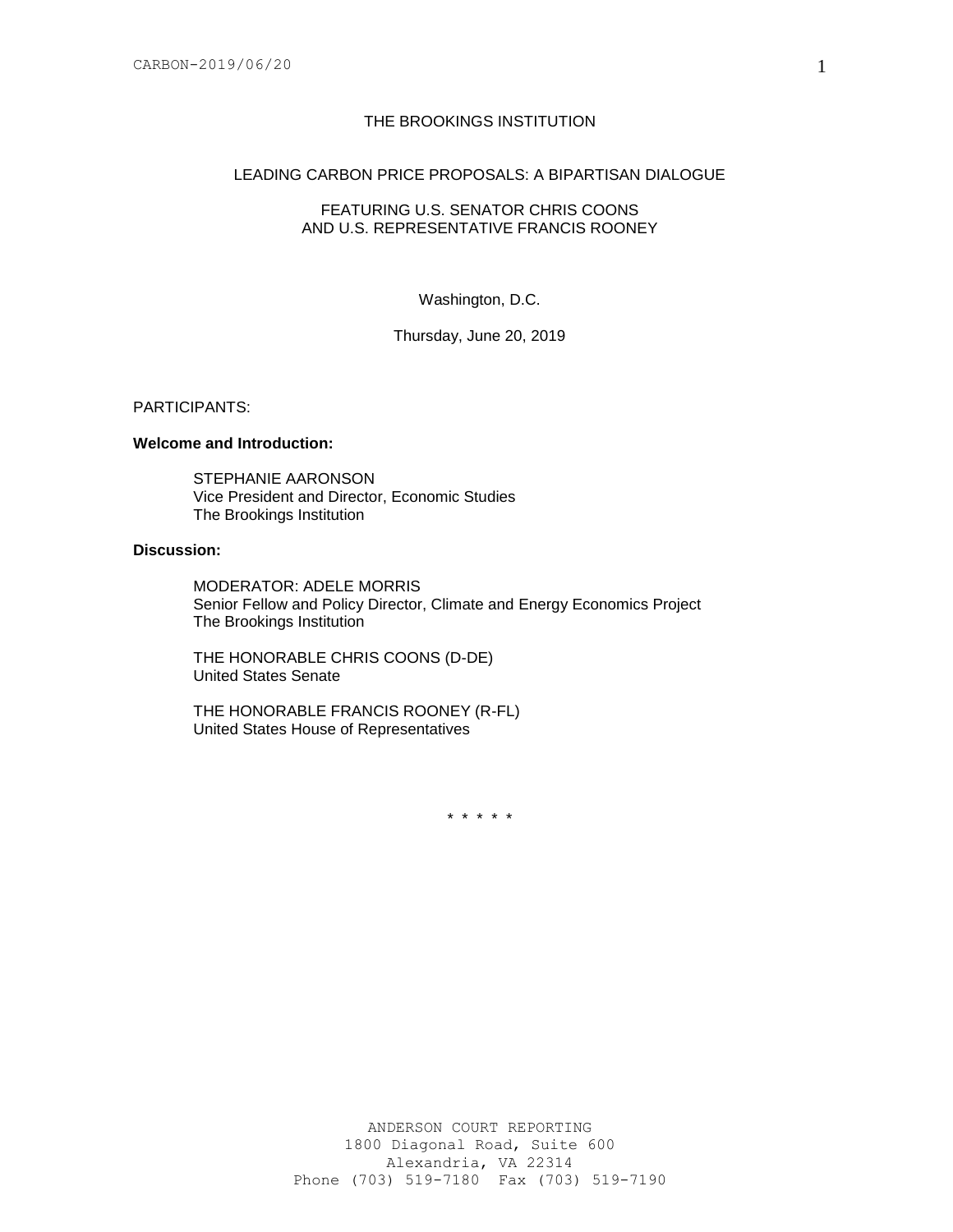### P R O C E E D I N G S

MS. AARONSON: Good morning. It's my pleasure to welcome you here to Brookings for this important discussion on how to address the increasingly urgent problem of global warming. It seems that every day brings news of the impact of global warming on our biosphere and we face time pressure to come up with policy solutions to avoid the most harmful outcomes.

As I'm sure you know, an extraordinary and long-standing consensus among economists supports placing a price on greenhouse gas emissions to lower the risk of dangerous interference in the earth's climate, for example, through a fee, tax, or emissions trading system. The recent economist statement on carbon dividends, which supports such an approach, was signed by over 3,500 economists, including 4 former chairs of the Federal Reserve and 15 former chairs of the Council of Economic Advisors, equally divided between those serving in Democratic and Republican administrations.

The idea behind greenhouse gas emissions pricing, which we also refer to simply as carbon pricing, is to change the relative prices of different sources of energy in a way that reflects how damaging they are to the earth's climate. This harnesses market forces to reduce emissions at least cost with current technologies, and it raises the profit potential of new low carbon, low cost technologies.

In fact, the U.S. pioneered such an approach to pollution mitigation with the Clean Air Act Amendment of 1990, which were passed with overwhelming bipartisan support. The Amendment established a cap and trade system for reducing sulfur dioxide emissions. This program exceeded pollution reduction goals and at much lower cost than was anticipated. Of course, other policies might also be necessary to support carbon emission reductions, such as Federal support for basic research and development. But economists agree that carbon pricing is a keystone of an economy-wide economically efficient policy portfolio.

For more than two decades Brookings has been a leader in research on the design of carbon pricing policies, starting in 1997 when Nonresident Senior Fellows Warwick McKibbin and Peter Wilcoxen published a series of papers on tradable carbon permits within the context of the Kyoto Protocol, and continuing through last month, when Adele Morris, a senior fellow in Economic

> ANDERSON COURT REPORTING 1800 Diagonal Road, Suite 600 Alexandria, VA 22314 Phone (703) 519-7180 Fax (703) 519-7190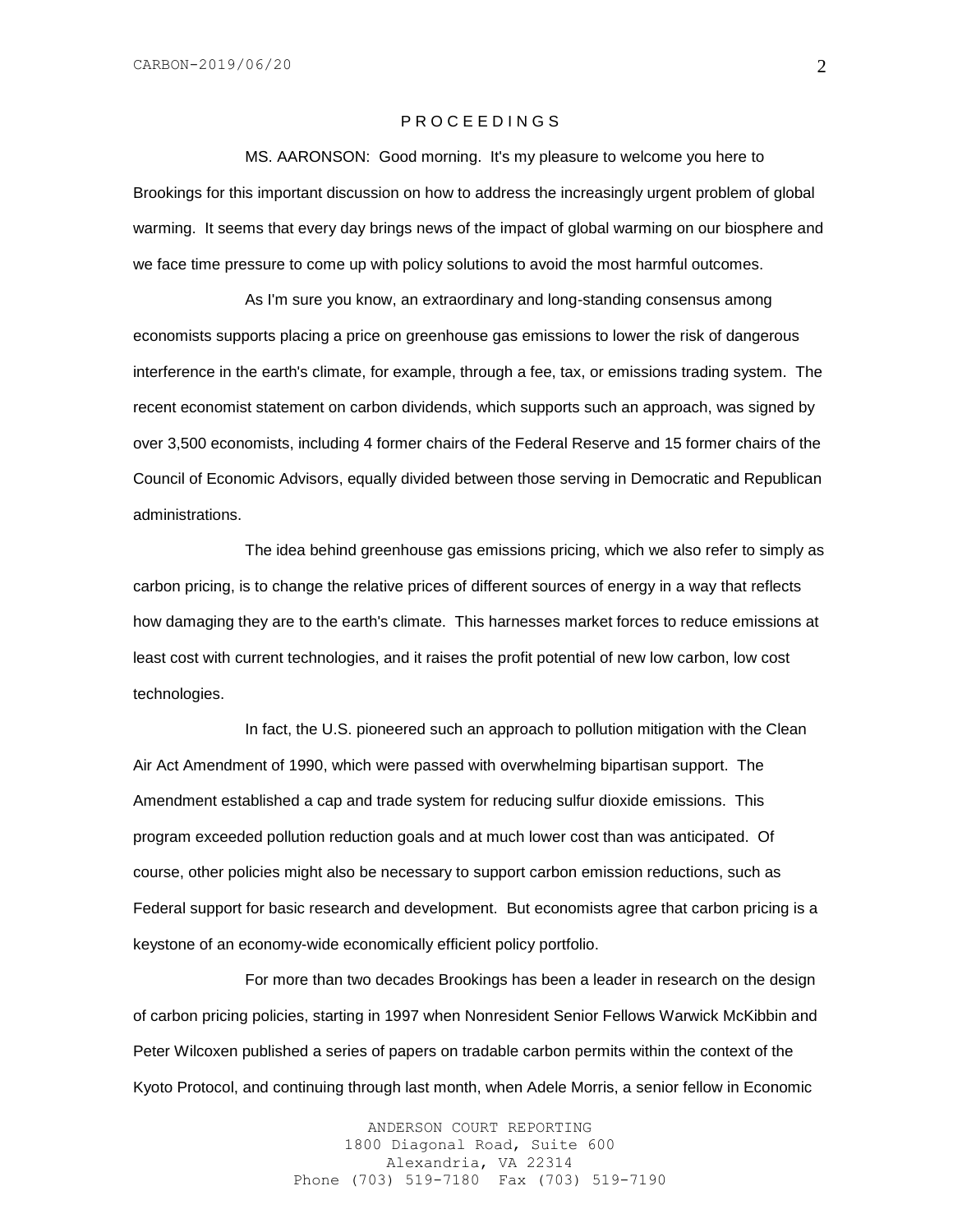Studies and our moderator today, released a major co-authored paper summarizing the policy implications of a multi-model study of carbon tax policies that she co-chaired. I will add that the paper is available on the Brookings website at Brookings.edu.

Given the grave challenge that climate change poses and Brookings long-standing expertise in carbon pricing policy design, we are especially pleased to welcome here today two law makers who were at the forefront of climate change policy and have incorporated important economic insights into their legislation, Senator Chris Coons, a Democrat from Delaware, and Congressman Francis Rooney, a Republican from Florida. Adele will give them a more fulsome introduction.

But before I turn the floor over to her, I want to stress the importance of what we are doing here today, bringing together climate policy ideas from both Republicans and Democrats. It will take durable, long-term incentives to de-carbonize the global economy, and bipartisanship will be required, not just to pass legislation mandating a meaningful price on carbon, but also to ensure that it endures through inevitable fluctuations in the political climate and the economy.

I feel that one of the most important roles that Brookings can play in the policy arena today is to foster the dialogues and relationships that make such bipartisan collaboration more likely. So I'm particularly excited to have you all joining us. We hope that our discussion today is another step toward a cleaner, safer future. (Applause)

MS. MORRIS: Well, welcome everybody. Thank you, Stephanie, for your remarks and for your excellent support for our carbon pricing research agenda here at Brookings.

I'm Adele Morris and I'm a Senior Fellow here in the Economic Studies Program, as Stephanie mentioned. I'm also the Policy Director for our Climate and Energy Economics Project. And I would, as another shameless plus for our research, invite you to check out our research on Brookings.edu. You'll find a great deal of research there that supports the kind of ideas we're going to be talking about today.

You know, I really want to emphasize the importance of having these two gentlemen here today, because we're going to learn today about some significant common ground in their policy ideas. So as Stephanie said, it's going to take leadership and vision from all sides to make

> ANDERSON COURT REPORTING 1800 Diagonal Road, Suite 600 Alexandria, VA 22314 Phone (703) 519-7180 Fax (703) 519-7190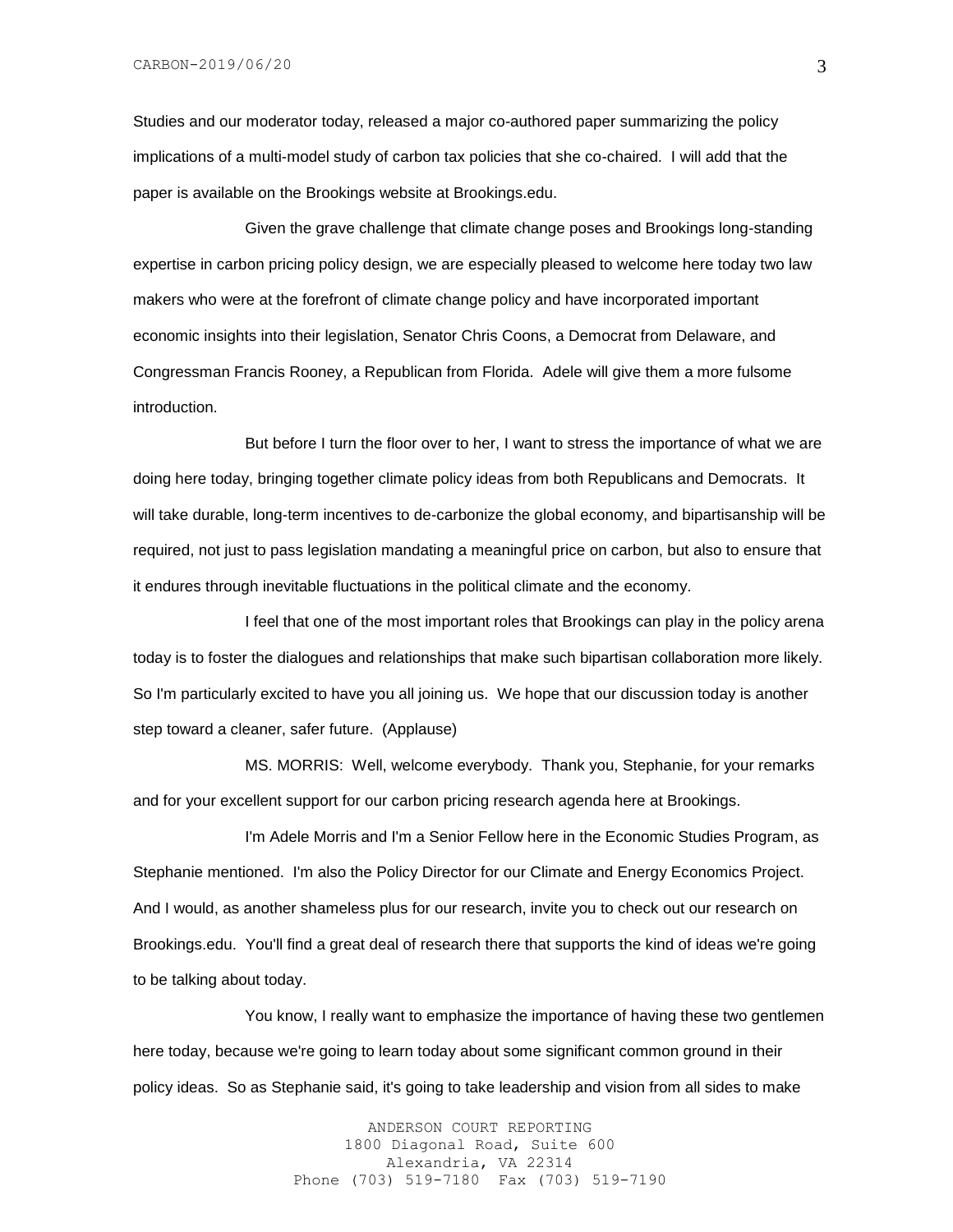progress on climate and we are blessed today to have some leadership and vision right here. And so I'm going to welcome Senator Chris Coons from Delaware and Ambassador Rooney from Florida. And I say ambassador because Congressman Rooney has been a U.S. ambassador to the Holy See from 2005 to 2009. He represents Florida's 19th District, which includes the seaside city of Naples, Florida. He has led successful businesses in the construction industry, among other things. He is a graduate of Georgetown Law Center and he holds an important license as a mariner. Maybe I should call you Captain Rooney (laughter).

QUESTIONER: Captain, Ambassador, Congressman. This is great.

MS. MORRIS: And he has done a lot of work, bipartisan work, on Everglades restoration. And I think he has a terrific track record in working across the aisle on important issues. And pertinent to our conversations today, he's the Republican co-chair of the Climate Solutions Caucus in the House. And I understand you guys are re-launching that Caucus --

MR. ROONEY: This afternoon.

MS. MORRIS: -- today. That's fantastic. Making new here already.

And Senator Coons is in the Senate and he is serving in the Senate after leadership positions in county government. So he actually knows how to run things at the local level and understands the local impacts of a lot of the decisions that we're facing today on climate change. He also has been a leader in forging bipartisan energy and environment legislation. And you have several bipartisan bills, including enabling clean energy projects to utilize tax advantage financing, you sponsored a carbon pricing bill in the last Congress with Senator Jeff Flake of Arizona, and you also have a bill on energy efficiency in the Federal Government that's bipartisan as well.

So I'm really pleased to have these gentlemen here today. We're going to start with three-ish minutes of opening remarks and then I'll moderate Q&A for a while and then we'll open it up to the audience.

So, Senator Coons, why don't you start us out?

MR. COONS: Thanks, Adele, and thanks to Brookings. And thank you,

Ambassador, Captain, Congressman (laughter), for being a great partner. It is encouraging to be with you today and to continue a bipartisan bicameral conversation about how do we tackle one of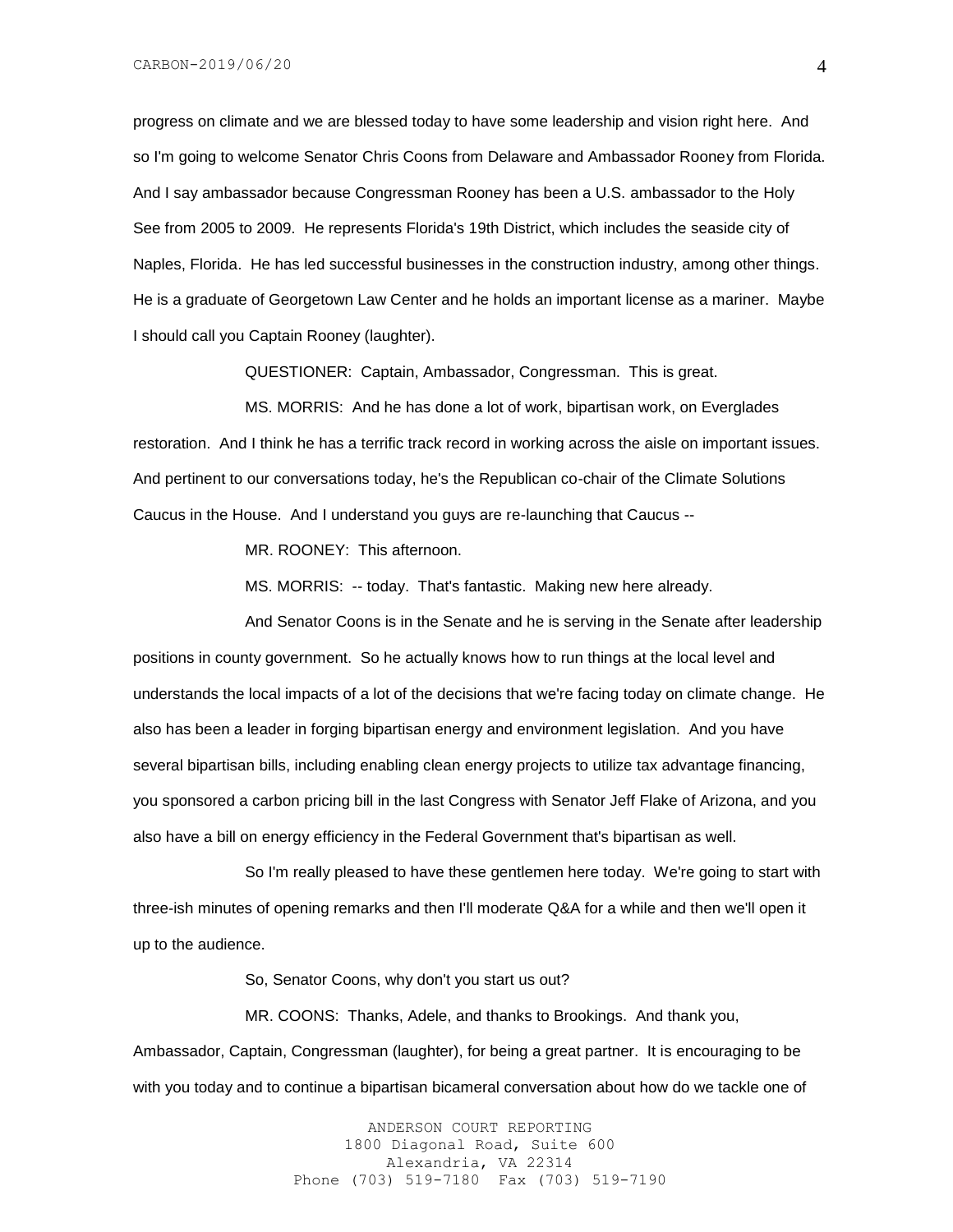the most important existential threats facing our globe and our country.

I think it is clear that climate change is real, that humans are driving it, and that we have to take action to address it. I serve in the minority in the Senate in a place where there are still precious few of my Republican colleagues who are willing to say all three of those things publicly, but we've got quite a few willing to say the first now. They're noticing the cost, the impact, the \$300 billion a year in damage that a change in climate is already imposing on the American economy.

There is question and debate about whether it is anthropogenic or not, but I think the real issue, do we need to take a significant step forward that's going to invest in more research and innovation, that's going to scale and deploy cutting edge technologies -- yes, yes, and do something bold that's actually going to achieve anything like the Paris Climate targets -- so far, no.

I was grateful to friend and colleague, Senator Flake of Arizona, who worked with me to introduce the only bipartisan carbon pricing bill in the last session of the Senate, and I am working, I am searching for a Republican co-sponsor for a bill I will soon introduce in this session.

As you noted in the introduction -- thank you, Adele -- most of my bills are bipartisan. I have a bill that would take something called master limited partnerships and open them up to all forms of renewable energy, to carbon capture, and sequestration as well as renewable energy generation. It's an essentially an all of the above technology neutral investment approach and it's got five strong well known Republican co-sponsors, including the chair of Energy and the chair of Banking. That's the way I typically work, because as we were discussing before we came out here, if you introduce legislation that only has support from one party, it will not last very long and it will not send the sort of strong and predictable signal that drives the power of the private sector that we both see as being so exciting and important about putting a price on carbon.

You referenced my 10 years in country government. I'll say that it was my eight years with a global manufacturing company that gave me the insights that I think I could hear are so common in what the Congressman brings to his work, which is I sat in rooms as we decided as a company where to build plants, where to invest, which technologies to try and move forward. It was a company that, in response to the Clean Air Act Amendments that were referenced in the introduction, deployed a new technology that dramatically improved cleaning air coming out of coal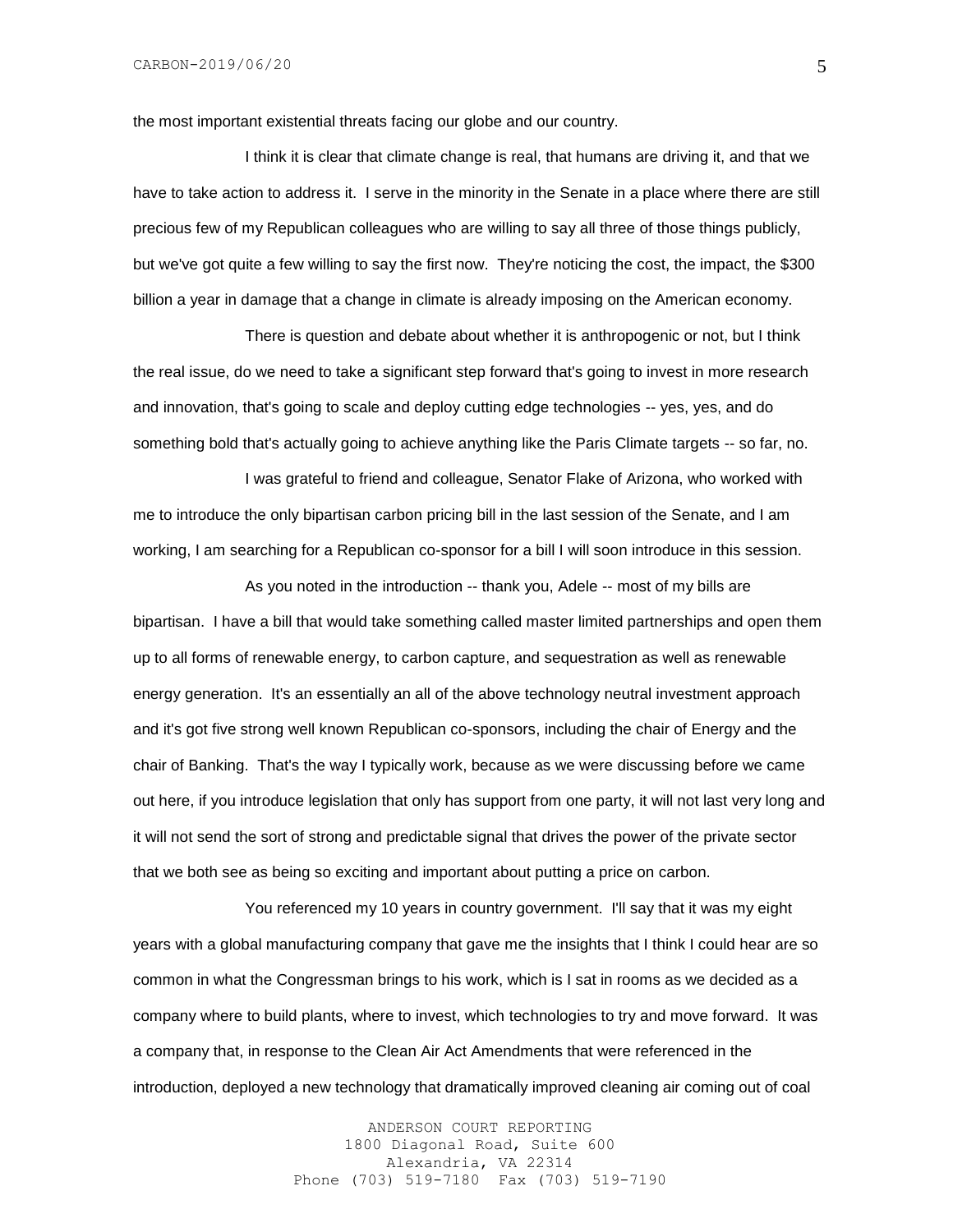fired power plants, for example, and cement kilns. So it was one of dozens of American companies that was encouraged to invest in new technology and then led to significant advances in clean air.

If we send a long-term market signal through a carbon price, we can deploy consumer power, market power, and the private sector. And I think we're both very strong believers in how that lever is the biggest and strongest and longest to move our country and then the world to take advantage of the crisis in climate that's upon us.

Thanks for the chance to be with you. And I want to specifically thank Dr. Leah Rubin Shen, who leads my energy and environment team. I've got a terrific group of folks. Dr. Drew Story is also with us today. We have a great group of folks in my office. They do all the work, I'm just a pretty face, which tells you just how much trouble we're really in. (Laughter)

MS. MORRIS: Well, thank you so much Senator. I really appreciate those remarks. And as you will see from the research, that much of what you said is supported by a large body of peer reviewed economic literature. So you have the economic science behind you as well.

Ambassador Rooney?

MR. ROONEY: Well, thank you for having me, Adele. And, Senator, it's really an honor to get to know you a little better. In the half hour that we've had to visit I've already learned an awful lot from Senator Coons, and I look forward to learning more from him. And I also see a few faces out there, some of the environmental people that do a lot of studies and have been very helpful to our office as we've tried to move the ball forward in a fairly small group of Republicans that are trying to do that. So we're really dependent on your help.

I might also thank Brookings again. Some of the slides I always carry around with me are Brookings slides. These are slides showing the cost of climate over the next 50 years. And the irony, which I try to tell my colleagues in the Republican side of things, the counties and cities that are going to pay the highest price for inaction are ours, the red ones. I find that kind of ironic, you know. And, certainly, look at all those red dots down there in Florida. So I agree with Senator Coons. What he said is that we're trying to make headway to get -- like St. Francis said, first seek understanding, then to be understood. Trying to get a few people to talk about climate, having man having a role. I always say to my Republican friends, go read the IPCC, you know. It's more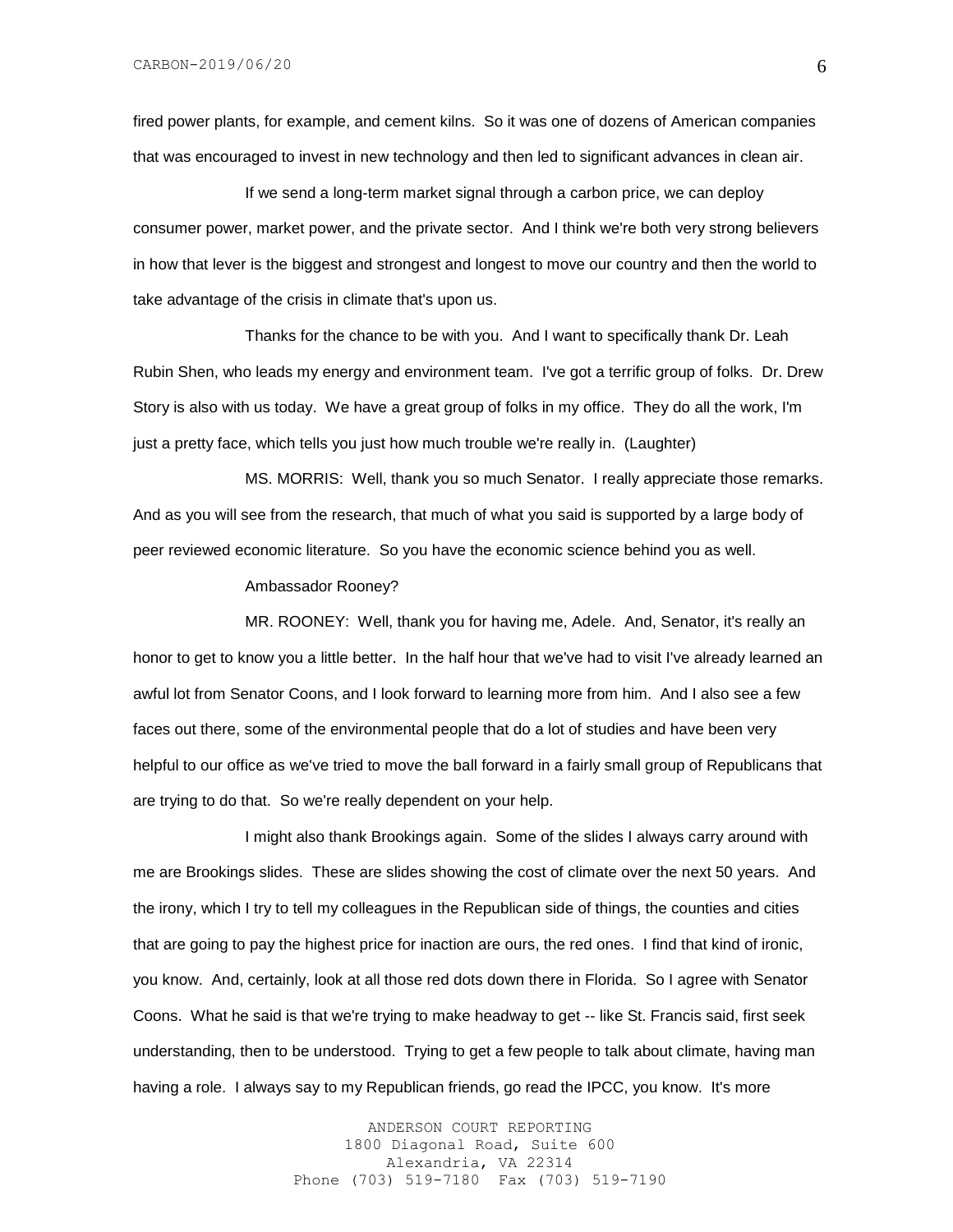nuanced than the newspapers say it is, liberal or conservative, talks about manmade causes in terms of things other than just carbon. It talks about development. And I would say look at the difference between how Houston recovered from its hurricane and how we recovered from ours. We were dry in three days because we've got trees and grass where the water could go down into. Houston is 60 square miles of parking lot. So there's a lot of ramifications to this in addition just to carbon, but I've got to tell you, what the Senator and Adele said, and the other lady that opened this up, it seems to be inevitable that if we can put less carbon in the air and beat those Paris goals, we'll be on the goal to stopping a lot of really bad problems.

In our area, sea level rise is existential, and I think probably Delaware, since Delaware is the lower state than Florida. I just want --

MR. COONS: We are the lowest mean elevation state in America. One of those facts I stunned him with before we came out. (Laughter)

MR. ROONEY: So we have sea level rise directly related to acidification in the sea and the air. Well, you can measure all that stuff. I don't know how you can deny it anymore, you know. And then we have in our area a very strong problem with offshore drilling and the risk that might post to our coast and estuaries. And I try to tell my colleagues that really in Florida to one degree or another everybody is an environmentalist -- to one degree or another. But some aren't quite as far out there as maybe me and Senator Coons are.

But we will keep trying to push the understanding. And just the last few weeks we've had a few Republican leaders talk about climate change being real, talking about man having a role. So we'll just take those starts as we find them and try to move the ball down the field.

And I do have my 100-ton captain license, so if things get really bad and I (inaudible) on every other job, I'll go drive a tugboat. (Laughter)

MS. MORRIS: Well, terrific. You know, we love common ground here at Brookings, and so I've looked at your legislation, and just comparing your most recent bill, Ambassador Rooney, it's called H.R. 763, the Energy, Innovation, and Carbon Dividend Act, and I've had the privy to have a preview of coming attractions of Senator Coons' bill. I think there's a number of really important common grounds. So let me just go through some of those things that we see a lot of similarity.

> ANDERSON COURT REPORTING 1800 Diagonal Road, Suite 600 Alexandria, VA 22314 Phone (703) 519-7180 Fax (703) 519-7190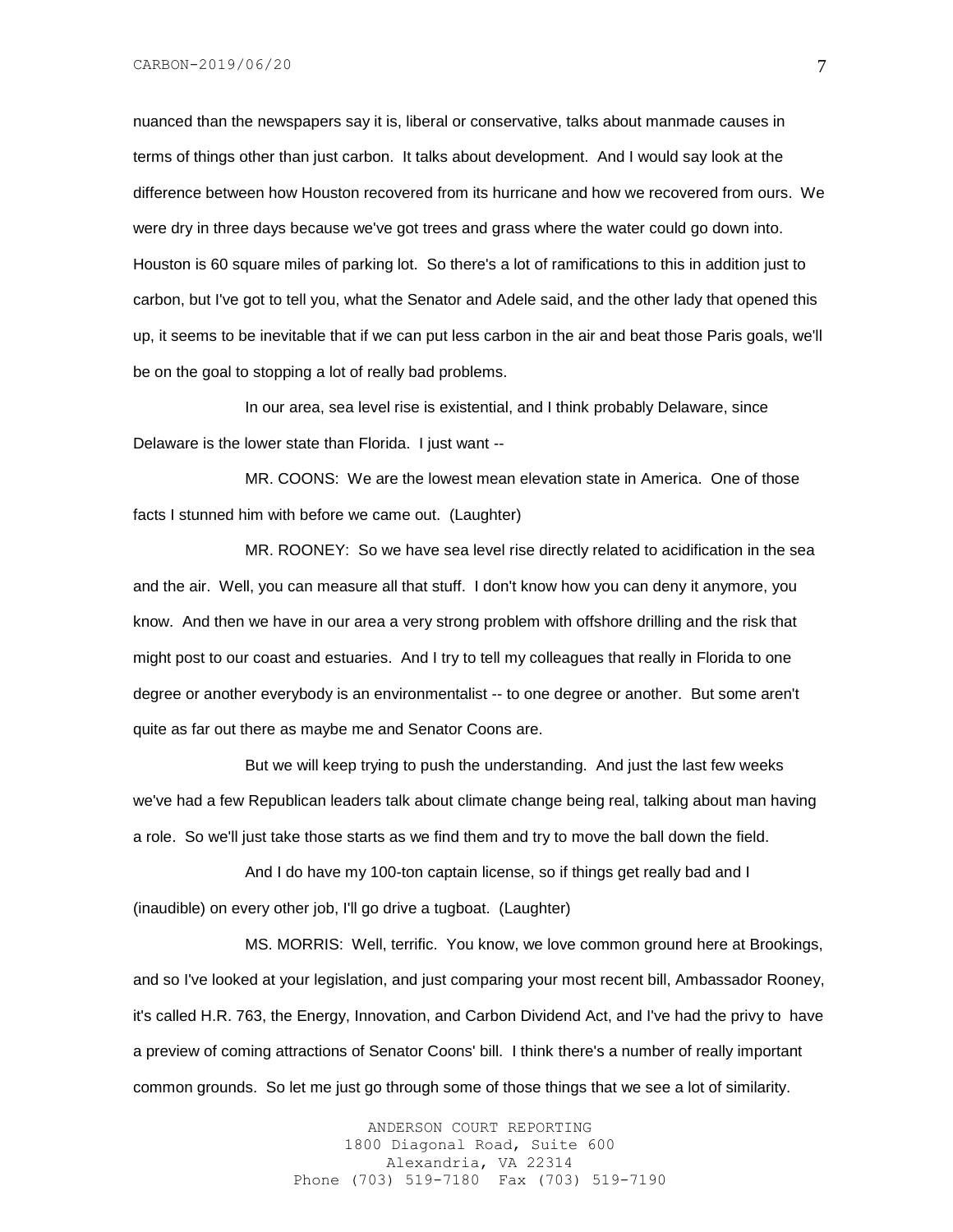First of all, both bills price carbon and other greenhouse gases economy wide. So we're talking all fossil fuels and some non CO2 gases. So this is really an approach that has tremendous breadth across the economy. Both bills impose that carbon fee upstream in the supply chain of fossil energy. And what's important about that is you can price the vast majority of U.S. greenhouse gas emissions with few actual people who have to pay that fee. So, for example, the Congressional Research Service recently updated one of their very useful parameters on this. They said that we can price 76 percent of U.S. greenhouse gas emissions with under 3,000 payers of the carbon fee. So that's an incredibly administrable approach. And many of those entities are already reporting mineral production under existing excises. Both bills have a fee that starts at \$15 and goes up from there each year, slightly different trajectories, but similar in concept. And you both have a schedule for emissions targets. So, you know, you've put in environmental benchmarks, and if those aren't met the fee goes up a little faster. You both offer a rebate for carbon that's not emitted—either it's sequestered underground or otherwise not emitted—and you both include a border carbon adjustment that would impose a duty on imported goods that have a lot of greenhouse gas emissions in their supply chain and provides a rebate for those similar goods upon export from the United States.

So that right there is a ton of common ground. Now, there are a few nuances, and so we want to get to that on some of the other design ideas. Let's talk about revenue for a second.

Both of you have a fee trajectory that's going to raise upwards of or beyond \$2 trillion over the first 10 years. Now, that's a lot of revenue to grease the wheels of a deal perhaps.

MR. COONS: That's a fine technical academic term. (Laughter)

MS. MORRIS: That's right.

MR. COONS: Grease the wheels of a deal.

MR. ROONEY: Make a lot of sausage.

MS. MORRIS: So, Senator Coons, why don't you talk a little bit about your vision for how the revenue of a carbon fee might be used?

MR. COONS: So just broadly speaking, the bill that Senator Flake and I introduced in the last Congress was a complete rebate bill. The bill that I am introducing soon in the Senate,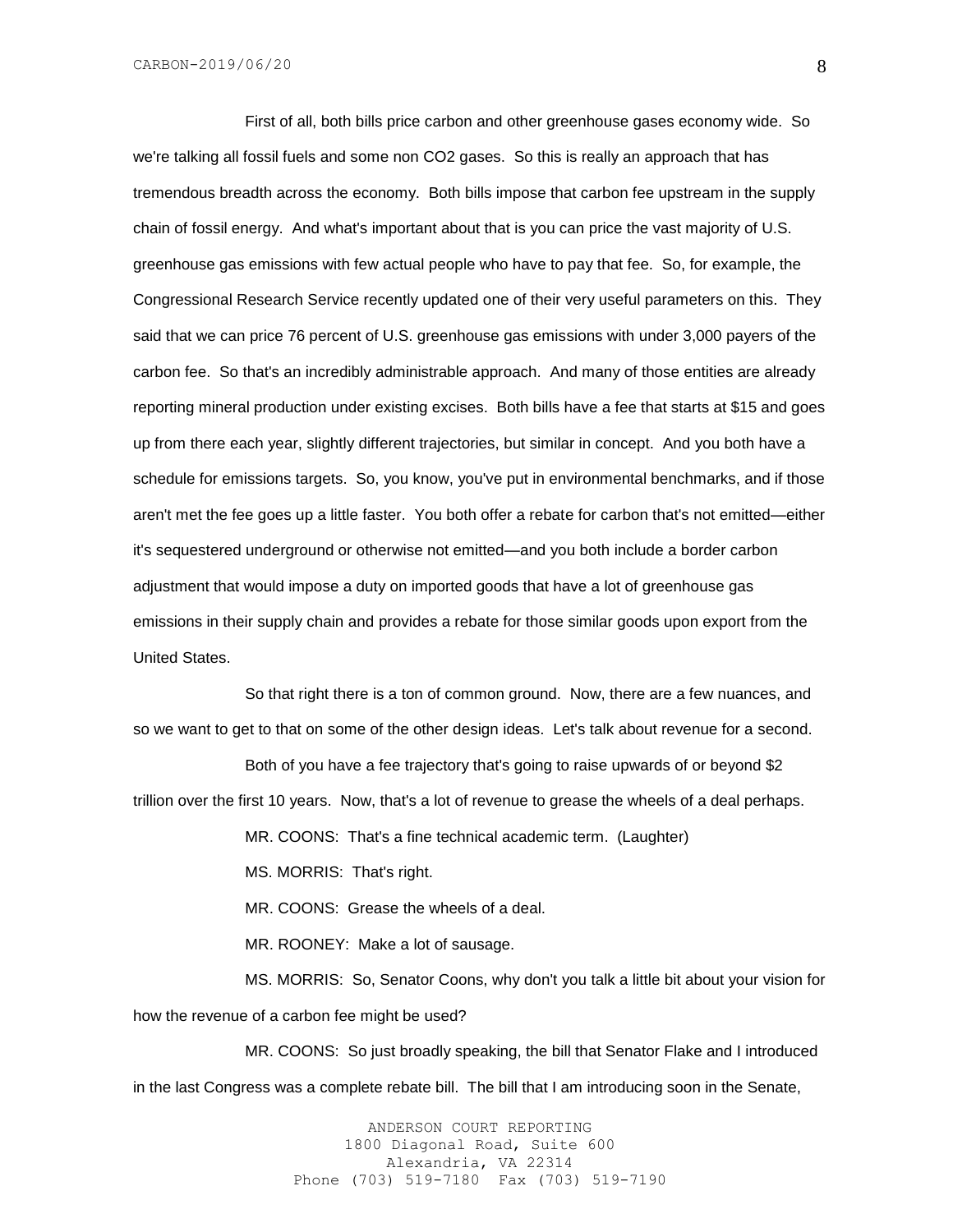which is at this point likely to be Democrat only, takes significant pieces of the revenue and invests it in infrastructure construction, in clean energy, R&D, and in transition effects. Now, I'm recognizing that a rapid transition away from a carbon intensive manufacturing and extraction community in states like, for example, West Virginia or Kentucky, will have significant dislocation impacts. And the political reality is that in order to get support for an industry wide and an economy wide carbon fee, we will likely have to invest proactively in retraining and the impacts on the local economy that both go to individual households in terms of strengthening their ability to afford higher energy costs and in skills and potentially even relocation for workers, but mostly in up-skilling and then in investments by state and local governments in new economic opportunities. So significant investments will be in the bill I'll introduce in constructing new resilient infrastructure using American labor, which will also create job opportunities. Significantly ramping up Federal R&D in clean energy and in resiliency, but then also in transition impact.

That's a real difference from the bill I'd introduced in the last Congress. And, frankly, as we discussed before we came out, there are lot of ways to spend -- our estimate is \$2.5 trillion over 10 years -- but there are also lots of things that are politically at the moment fraught. We don't have a resolution to how we deal with a rapidly growing deficit and the disconnect between what are now temporary tax reductions for individuals and some of our entitlement costs.

So I think the things I'm proposing in how to spend this new revenue are tightly targeted around the issue of climate change, its consequences, how to deal with them while also making our economy more competitive and reducing the transition effects on families and states. But there will be in the sausage making of Congress other purposes to which other folks will want to put some of this dramatic amount of new revenue.

MS. MORRIS: Excellent. Ambassador Rooney, H.R. 763 really implements the vision by the Citizens' Climate Lobby. And in full disclosure, I'm on their advisory board, but I do not lobby and I do not endorse specific pieces of legislation.

Now, that approach is pretty much a 100 percent fee and dividend approach where rebates go back to households. But you've also sponsored the Market Choice Act in the last Congress with Representative Curbelo that would have had a very different approach to swapping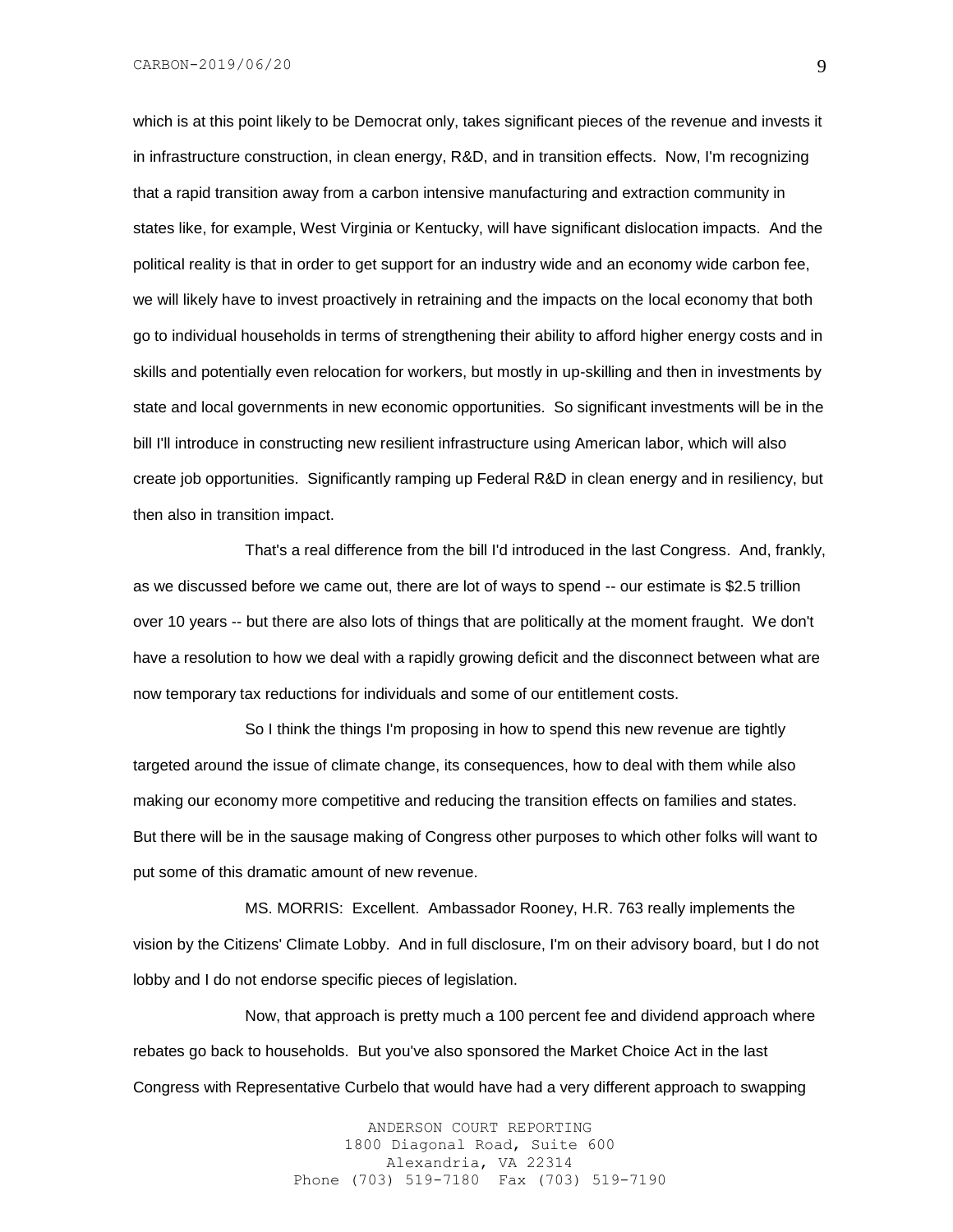out the Federal taxes on gasoline, diesel, and aviation fuels and backfilling that revenue and the expected deficit in the Highway Trust Fund.

So you've had a couple of very different visions your legislation. How are you thinking about the revenue uses now?

MR. ROONEY: First, I think you get -- like the Senator said, there's a lot of different ways to figure out how to divvy up money that we don't have yet. (Laughter) If we can somehow get it then you've got to say, okay, what -- as the Senator also said, have a combination of things that gets you enough votes to get over the finish line. And your way is probably the better way, and that's similar to what Carlos' bill was. I also liked the simplicity of this one. John Delaney and Don Beyer were the progenitors of the one that I introduced, which is just basically saying let's tax pollution not people and give it back to the American people. I don't know which one's going get enough traction. I mean, you know, you go fly fishing, you throw the fly, you see like five fish go under and no one bites. You know, which one is going to get the right combination of fish.

But the third one I think is important to think about is the alliance from market solutions approach, which is use it to offset the cost of hiring workers, very market based. And a lot of corporate CEOs are for that.

So if you add all those things together, you get corporate CEOs, you get municipal and county governments that have to deal with infrastructure, you get ideologues on all sections of the spectrum that may find some common ground. Maybe we'll get something over the finish line.

MS. MORRIS: Excellent, excellent.

So one of the potentially more contentious issues that's going to arise is, you know, if we have a carbon fee bill with the kind of ambition that is expressed in your legislation, what happens to the future of the EPA's authority over greenhouse gases under the Clean Air Act, and perhaps other Federal environment and climate policies?

I'm really interested in how you think about that issue. Would you suspend Clean Air Act regulation, would you eliminate that authority, would you do something else to modify existing statutory authority?

How do you think about that, Senator Coons?

ANDERSON COURT REPORTING 1800 Diagonal Road, Suite 600 Alexandria, VA 22314 Phone (703) 519-7180 Fax (703) 519-7190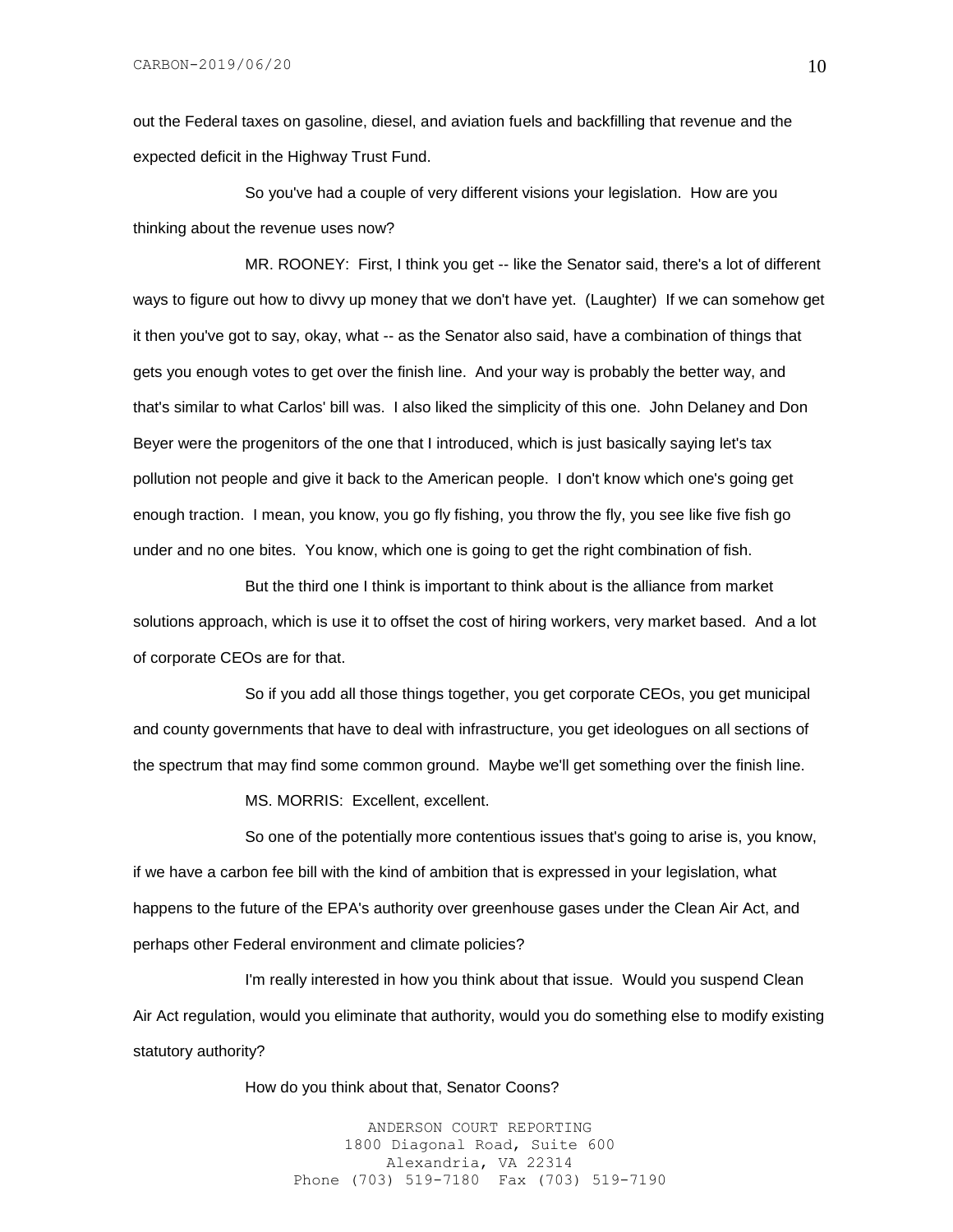MR. COONS: Well, neither the bill I introduced in the last Congress nor the one I'm going to introduce in this Congress touches the EPA's ability to regulate greenhouse gases. But I recognize to get a strong bipartisan bill in the Senate that may very well be one of the items on the menu.

As I've debated and discussed this with Democratic colleagues, I've said it's important to recognize where we are. The Clean Power Plan has now been fully replaced by an alternative by the Trump Administration, and the process of actually implementing the EPA's ability to regulate greenhouse gases will take years. So from where we are today, even the most ambitious timeline for restoring a Democratic administration, restarting the rule making process, reimplementing greenhouse gas regulations through the EPA, and then reapplying something like the Clean Power Plan is years away. And so a recognition of that would seem to be an abrasive reality. But that's not always what happens in my legislative environment.

That is going to end up having to be I think in order to get a whole bipartisan bill, something that Democrats in the Senate will need to accept. The question will be what timeline, with what terms, with what claw back, meaning if we get a certain number of years and we aren't making emissions reductions targets, which mechanism is more purposeful, which is more likely to be successful, amping up the per-ton carbon fee or having a claw back or a re-imposition of the EPA regulatory authority. I suspect that's exactly one of those important push pieces that will be debated when we get to this point. But we would be getting ahead of ourselves to try and negotiate that now.

MS. MORRIS: Sure enough.

And, Ambassador Rooney, what's your perspective on the regulatory authority that might be amended by a carbon fee bill?

MR. ROONEY: Well, you know, one thing that occurred to me just right now, since we're the people that don't like regulation and don't like government, the whole bit, maybe one of our arguments for the carbon tax is that this is an alternative to as much regulation, opens the door for people like the Senator to drive a bargain. You know, I'll be a little bit more optimistic here, at the risk of getting in political trouble, which is a perpetual threat to me (laughter). I'm going to be kind of hopeful that the EPA doesn't end up getting to go as far as it seems to be in the *Washington Post*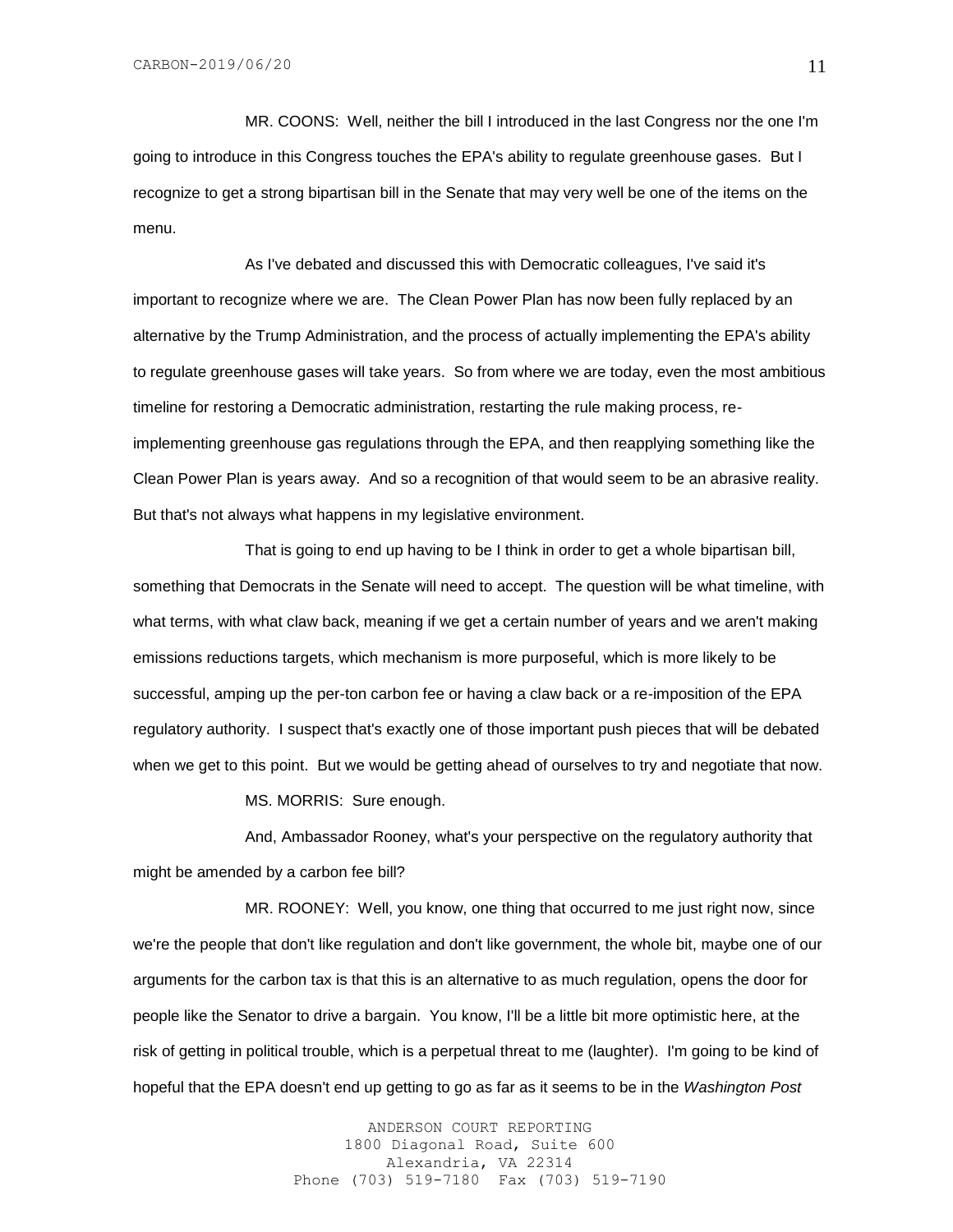newspaper today. I'm hoping that there are going to be some people that know more than I do, like the Senator here, and figure out how to slow them down.

MS. MORRIS: So another issue that I think is going to arise is this question about whether energy companies are going to be liable for economic damages associated with climate change. Not just energy companies, but any company that might have contributed to the climatic damages that we're seeing now and will experience in the future. Some groups have proposed suspending any kind of liability like that as part of the carbon fee deal.

What do you think about that, Ambassador Rooney? Would you support something like that?

MR. ROONEY: Well, the only case I've really read much about was the Exxon one, which seemed a little specious to me. I mean we talked earlier about that analogy of tobacco or something. I don't think it's quite there. So you might have a different level of honesty in how to approach it. But it seemed to me there should be some way to have a safe harbor or a standard that says for a company that's engaging in good practices, sequestration, and capturing their carbon, and trying to use alternative fuels and things, that they get a little bit of protection. I mean you ought to reward Chevron and BP for getting with the program on solar and wind and things like that, for example.

MS. MORRIS: Mm-hmm, mm-hmm.

MR. ROONEY: Now, they speak out of both sides of their mouths. I understand that. But they are doing some very positive things, Chevron and BP particularly.

MS. MORRIS: So I've heard from my environmentalist friends some discomfort with suspending that kind of liability.

Senator, are you hearing about this issue and do you have a view on it?

MR. COONS: I'm not aware of there being any specific or concrete proposal that would relieve potential liability. But it is something that energy companies, particularly those who funded and drove misinformation and disinformation campaigns to deny climate change and to undermine or marginalize scientific efforts.

You know, look, the frame for a mass tort liability suit is was there a harm. And I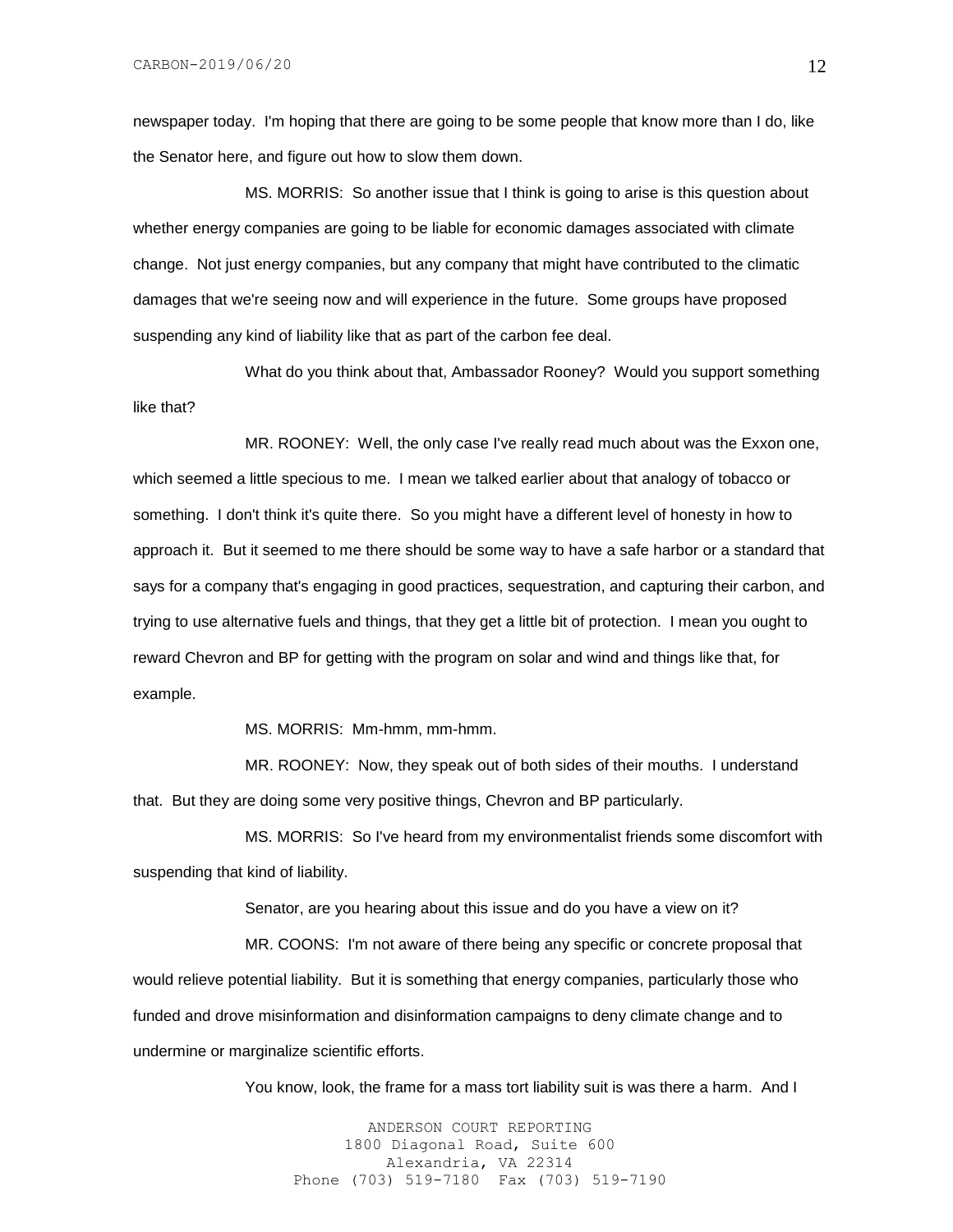think the evidence is building that the harm is dramatic and significant and expensive. And then second, is there a remedy, and then is there a duty. It is the duty that is the more attenuated. If you were selling tobacco that your scientists told you was killing people for decades and you intentionally concealed the science and then lobbied in order to prevent any accountability, that's ultimately what led to massive lawsuits against the tobacco industry. Really what gave extra gas to that was that states were bearing the costs of caring for the people who had been harmed by tobacco.

This similarly is going to be a piece of the conversation as state and local governments are bearing higher and higher costs for responding to climate driven impacts. There is going to be a look for where's the revenue. And mass tort litigation is not a particularly finely focused vehicle for both accountability and revenue for something as diffuse as climate change, but it's not something I'd take off the table until we were in sort of the final stages of a conversation about truly bold levels of investment.

I'll remind you, a carbon price, the kind of mechanisms we're talking about, if it raises \$2.5 trillion over 10 years, and that is available to be reinvested in responding to some of climate impacts, and energy companies genuinely actively pressed for it, that would weigh in favor of there being some accommodation. But if they continue to fund and support and advance climate denial and actively oppose market based mechanisms that are actually broadly supported by bipartisan leaders of previous administrations, that begins to build more and more of the case for some moral liability, if not legal liability.

MR. ROONEY: Can I make a comment about that?

MS. MORRIS: Absolutely.

MR. ROONEY: I'm in the oil business in a fairly substantial way in Columbia and in the United States, have been for a long time. And it's interesting to see the number of energy people that are supportive of a carbon tax and taking the responsible measures that the Senator mentioned. And we're starting to see kind of a dispersion between the responsible energy producers and unresponsible ones that just want to milk everything they can and sell their company or something.

MR. COONS: Right.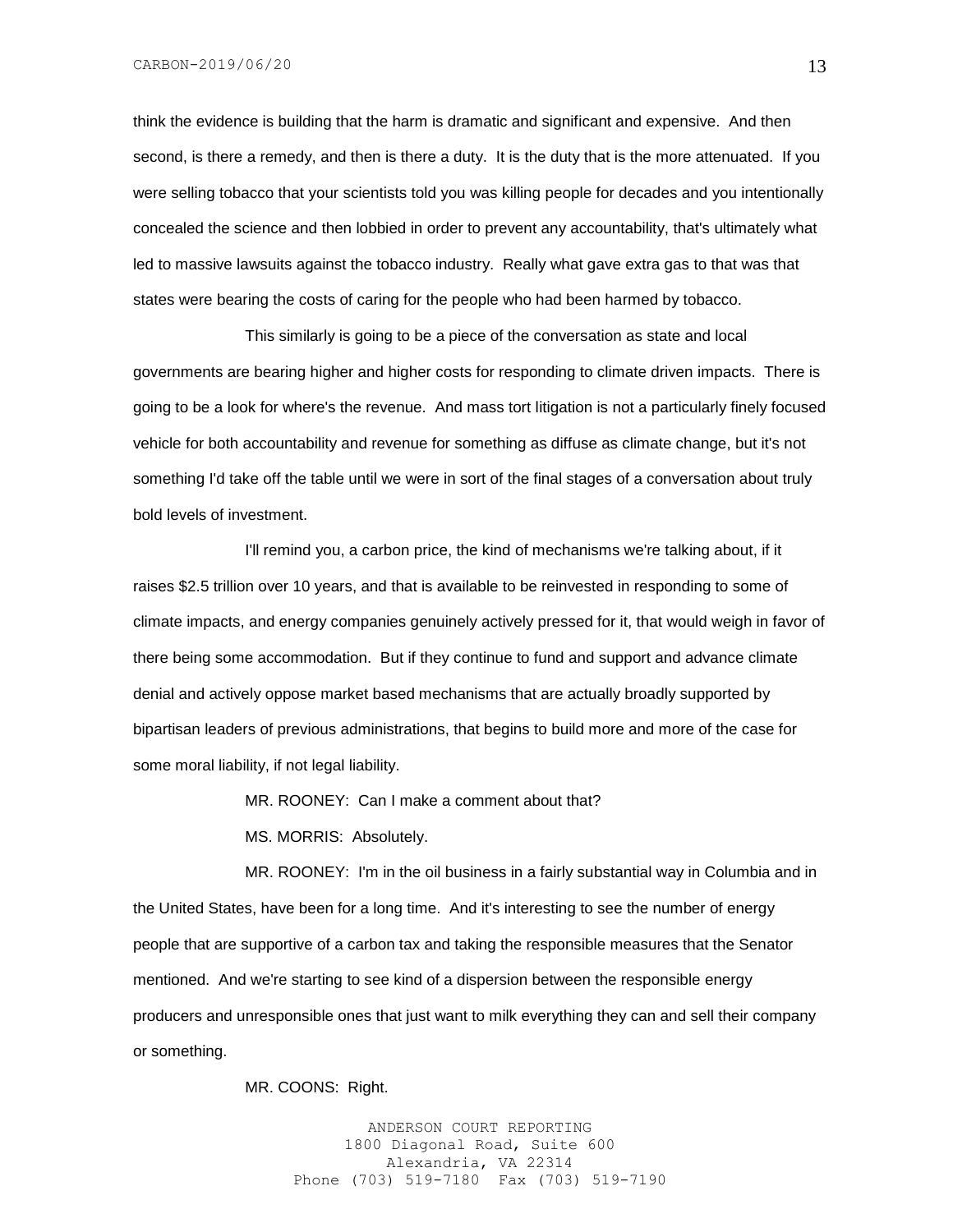MR. ROONEY: And a further dispersion vis-a-vis coal. I mean every time that Mercer guy gets in the newspaper, one of his terrible comments, it just makes all of us feel a lot better about what we're trying to accomplish here. (Laughter)

MS. MORRIS: So speaking of coal, one of the things we know from the modeling of a carbon price is that the most dramatic emissions reductions and the least cost ones are switching out of coal to other fuels in the power sector. And that's both because coal is the most carbon intensive fuel, but also because it has a lot of substitutes. And so, you know, projecting forward what the means for coal producing areas in the United States, they're really looking at a very dramatic decline in their economic base.

You mentioned your approach for transition assistance. Ambassador Rooney, how do you think about what the Federal Government's responsibility should be in terms of these communities that are going to be impacted by this policy?

MR. ROONEY: Well, I won't say exactly all my personal thoughts on that, because I'm kind of a hard hearted rugged individualist entrepreneur here, but there is not a constitutional right necessarily to get a job where you are, although I do think the government owes its citizens an economy where they can all have a livelihood, provide for their families, and be part of growing prosperity.

So how you assuage those, the Senator mentioned job training and things like that. You know, that gets you into the whole education thing, CTE, which I've been working. You know, maybe Kentucky and West Virginia could become test cases for how to apply CTE on a broad scale to totally retune an economy for the jobs of today.

> MR. COONS: CTE -- for those -- means career and technical education. MR. ROONEY: Yes, exactly. MS. MORRIS: Right, 21st century vo-tech basically. MR. ROONEY: Exactly. MS. MORRIS: Yeah. MR. COONS: We grew up with vo-tech, now it's CTE. MS. MORRIS: Yeah, yeah.

ANDERSON COURT REPORTING 1800 Diagonal Road, Suite 600 Alexandria, VA 22314 Phone (703) 519-7180 Fax (703) 519-7190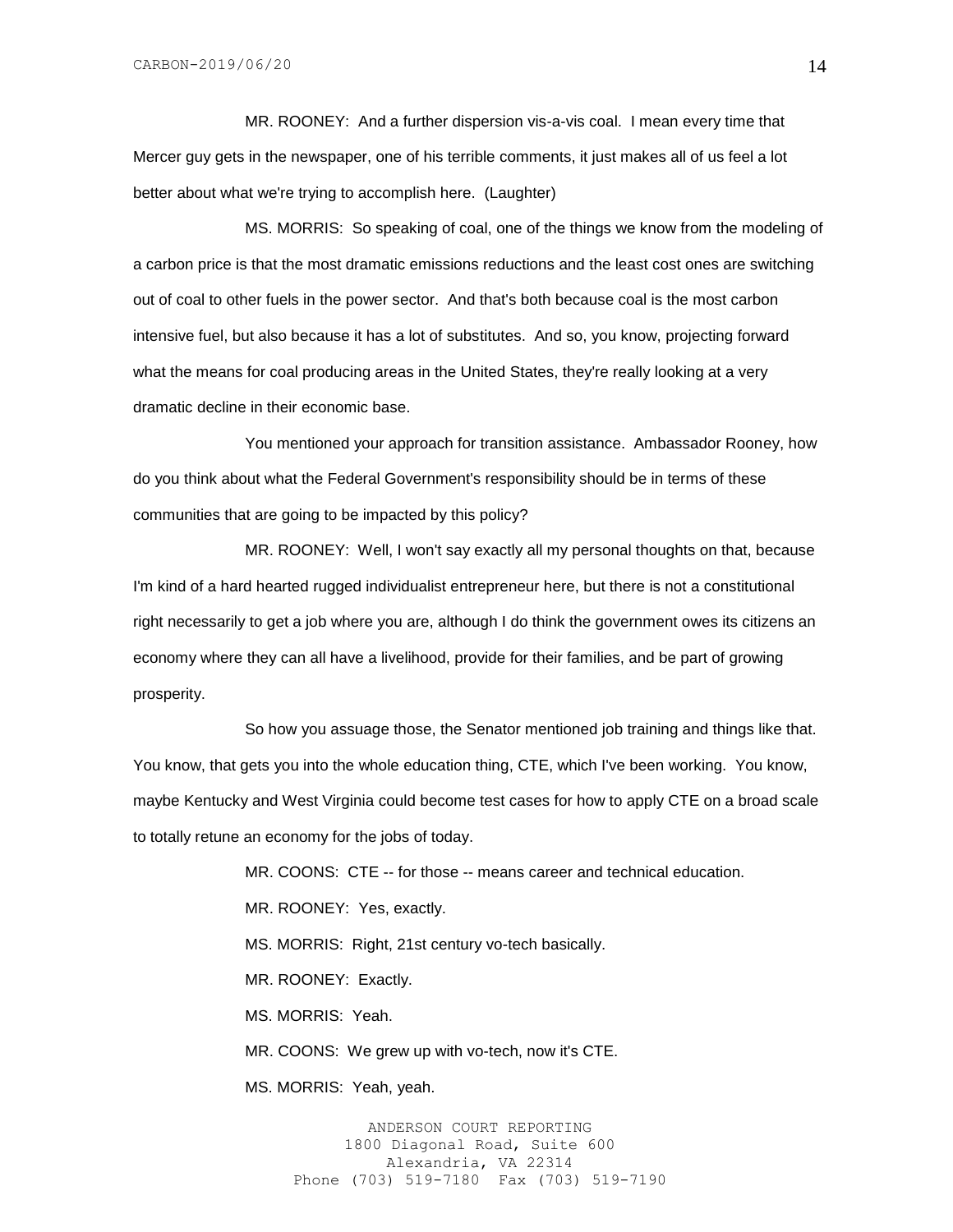So now I've been comparing your legislation to each other, but it's really important that we think about this legislation compared to the alternatives. And you mentioned the regulatory future. And I have to say I think we're witnessing this very day the profound weakness of using the Clean Air Act to regulate greenhouse gas emissions in the United States, if only because it's so vulnerable to the priorities of the President. And, you know, maybe it would have evolved a little differently under a Clinton Administration, but still --

MR. ROONEY: You think?

MR. COONS: Or Bush. Or a Bush one.

MS. MORRIS: Yeah. But still, you know, we're seeing how these reversals are possible.

And if we have a Democrat in the White House and we don't have new legislation, we could see a return to the kind of regulatory agenda, you know, Climate Action Plan, that the Obama Administration undertook. And I think it's just clear this kind of see saw is not the way to steer the U.S. economy towards de-carbonization in anything like an efficient way.

So we need new legislation, and now the question is what is that legislation going to look like? And we've talked about your approaches. So let's talk about what the alternative vehicles out there might me. On the left we've got the Green New Deal, right, a vision statement about a cleaner future and a more socially just future. I'm interested, Senator Coons, in how you think about your legislation in relation to the Green New Deal concept. Do you feel like it's part of that vision, do you think it's an alternative to that vision? And how do you think the Green New Deal ideas are influencing the prospect for your legislation within your party?

MR. COONS: The Green New Deal is a two page bold framework that now needs specific pieces of legislation that detail how any of that would get done. So the Green New Deal is to a piece of legislation as, you know, sky is to scaffolding. (Laughter) I mean they are quite different things.

Broadly speaking, an ambitious vision to de-carbonize the American economy in a way that also creates opportunity in a more just society. Of course I support that. The challenge is the Green New Deal has been caricatured and demonized in no small part because it is a big bold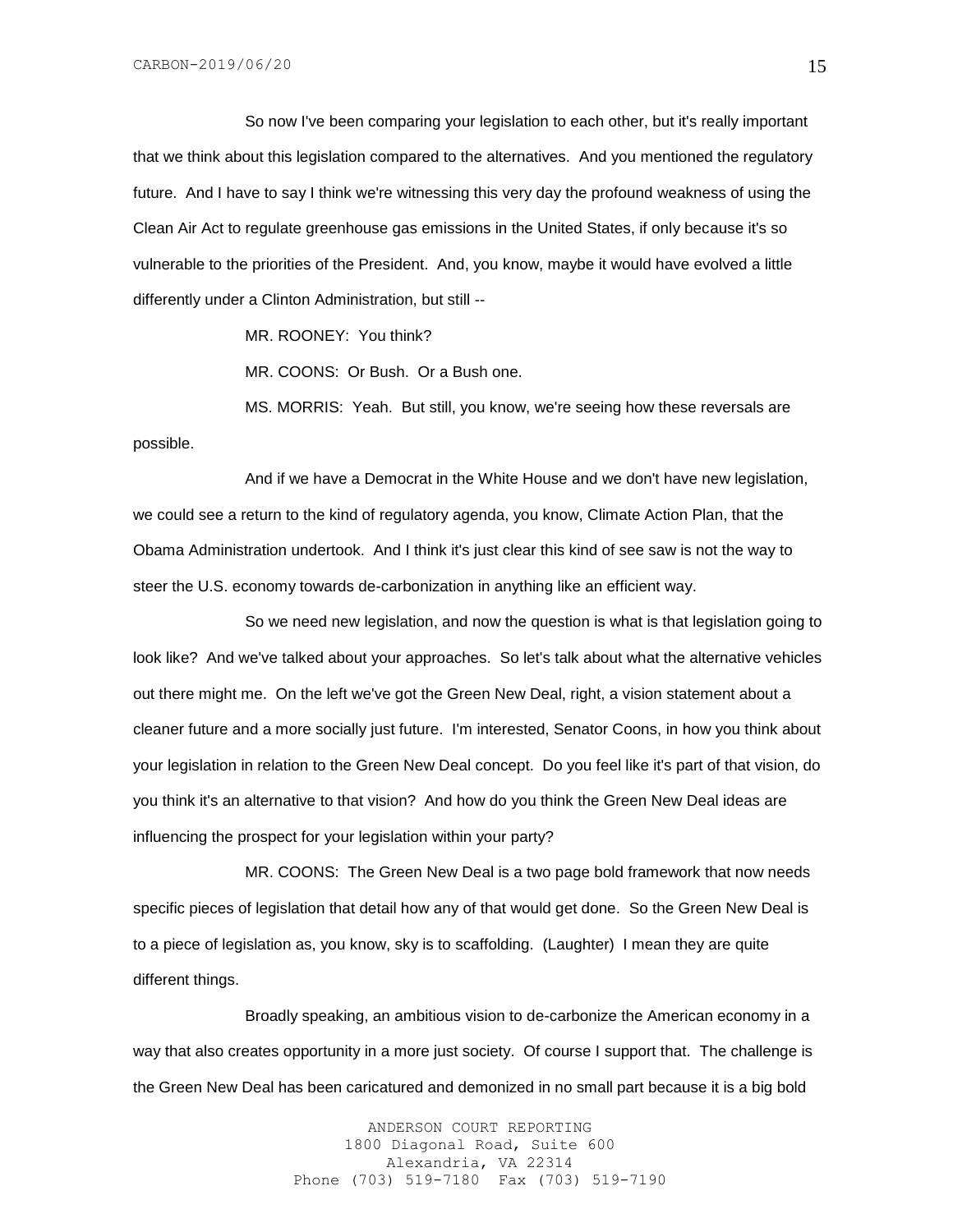CARBON-2019/06/20

ambitious framework with no details, no specifics at all. What I'm trying to do is to move forward enactable pieces of legislation that would allow you to see what would the actual impacts be, would this price set this way, escalated on this timeline, actually have a dramatically positive impact on our emissions reduction goals and the competitiveness of the American economy and job opportunities for working Americans. I think the answer is yes, but rather than simply campaigning in bold strokes, we also need to begin building the scaffolding of what this legislative environment would look like. I think a carbon pricing bill is going to be a central or a key piece, but there's also room for how do you finance clean energy deployment, how do you invest more in Federal energy R&D. Those are smaller pieces, but they're important pieces.

I do think that the single biggest lever we could possibly deploy is a carbon fee. The alternative, the bigger alternative that's comparable on scale, is a cap and trade bill that would be Federal and bipartisan. That was attempted, unsuccessfully I'll remind you, a decade ago.

And to your core point, the single biggest power of a carbon fee bill would be its perceived permanence. If it is rammed through by one party only without a single member of the other party supporting it, the odds it will send that durable signal and then deploy investment and change consumer behavior and investor and capital investment behavior is much lower. We need something that is bipartisan.

Let me bridge briefly to one other topic. We also need something that is global because one of the biggest concerns I hear from Republican colleagues in the Senate is we can do a whole lot of bold and big stuff in the American economy, but if we don't have alignment with the direction of the Chinese and the Indian economies, they are going to deploy significant numbers of coal fired power plants. They are developing countries still to some extent, and unless we develop and deploy with them both transparency and accountability mechanisms around targets and base load generation that is lower carbon or carbon neutral; in the end we will not achieve our goals.

So I do think a Paris 2.0, a bolder, stronger, global commitment to dealing with climate is going to be a big piece of the agenda of the next administration, whether a Bush or Democrat administration. I will grant your implicit point that a Jeb Bush administration would be doing different things right now than a Trump Administration.

> ANDERSON COURT REPORTING 1800 Diagonal Road, Suite 600 Alexandria, VA 22314 Phone (703) 519-7180 Fax (703) 519-7190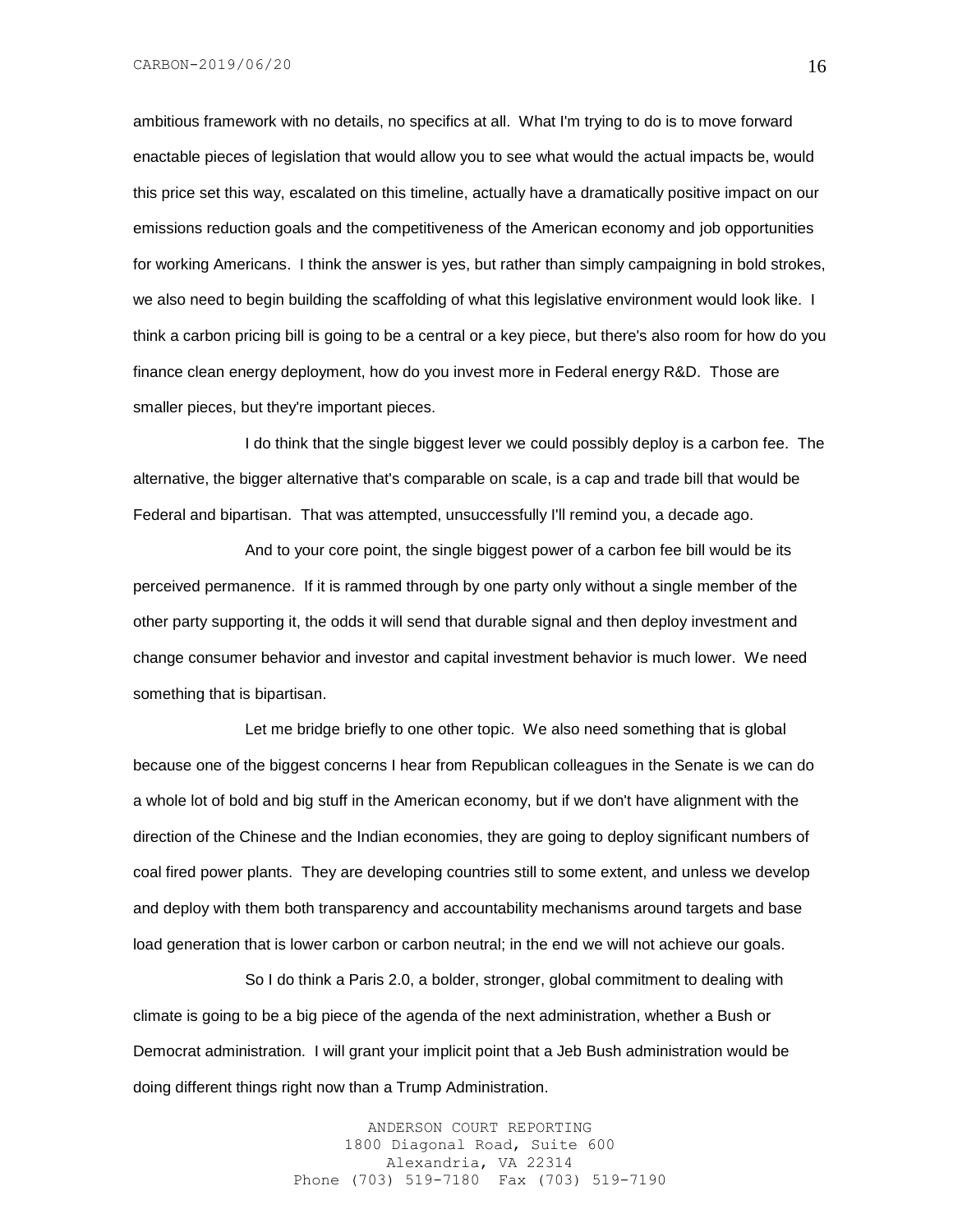MR. ROONEY: Sure. And W too. I mean W was much more like Nixon on the environment.

MS. MORRIS: Sure.

MR. COONS: The reality is we are running out of time. Our planet is cooking. We've got the solutions. We need to be bold and implement them.

MS. MORRIS: Well, I'm really glad you brought up the international dimension, because I personally think that a price on carbon is a far better tool to bring to the international negotiations than Section 111(d) of the Clean Air Act. Nobody knows what that is, or hardly anybody knows what that is, but I think everybody knows what \$15 per ton of CO2, you know, incremented over time. And I think that's a potentially really strong advantage of the kind of approach you two are proposing.

Now, I want to turn to the Republican side. Now, we are seeing some movement and some support for an innovation agenda around climate and energy technologies. Now, I am as big a fan of Federal R&D as anybody, but I would just note the entire Federal research and development budget is maybe \$140-something billion a year, whereas consumer spending is over \$12 trillion a year, private business investment is \$3+ trillion a year, and private sector R&D is over \$400 billion a year. So we're talking about influencing a tiny slice of the overall economy. Certainly those technologies are important, but if they don't have a market ready for them, and they have - you know, we have to wait until those technologies are not just developed but cheaper than their fossil competitors to get a market, that's a wait that could be too long.

How do you think about that Ambassador Rooney?

MR. ROONEY: Well, first of all, I think the Green New Deal has been a fantastic marketing opportunity for me trying to move Republicans down the field on a carbon tax. (Laughter) Note, it's the Republican says carbon tax and the smart Democrat says carbon fee. I just keep doing that. (Laughter) But I think --

MR. COONS: And we're both up for reelection.

MR. ROONEY: Exactly. (Laughter)

I think we need an all of the above. It could be when you connect up all the dots

ANDERSON COURT REPORTING 1800 Diagonal Road, Suite 600 Alexandria, VA 22314 Phone (703) 519-7180 Fax (703) 519-7190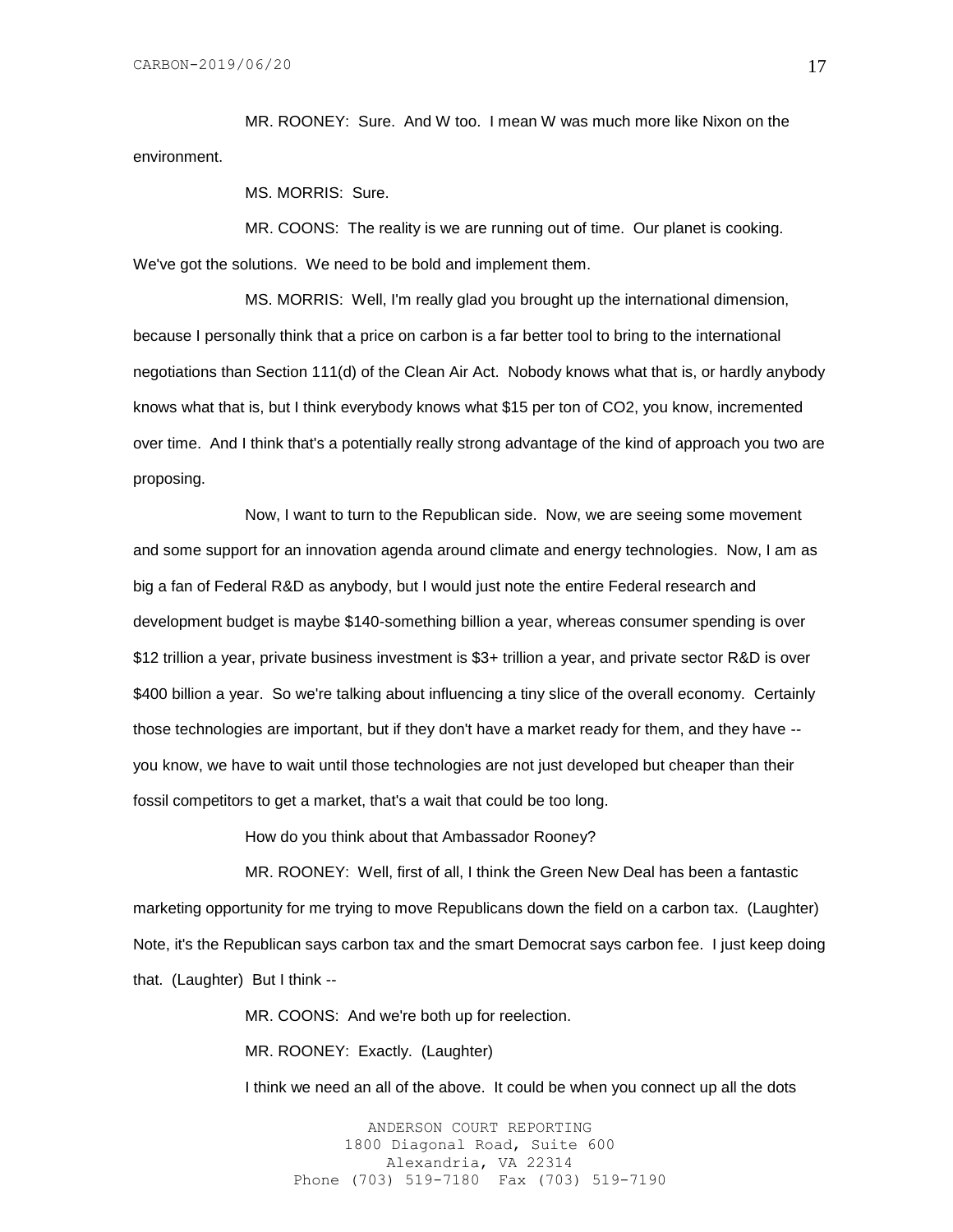that we're talking about here that the oil companies realize that some of the sequestration technologies are worth investing in as part of them building a safe harbor or a reputation that goes along with supporting alternative energies, getting out of the heavy kind of almost like bunkers, the heavy oil like up in Canada and stuff, and moving towards more natural gas. And then the simplest thing is carbon fee, carbon tax, because the market sets it and it's simple and everybody can understand it. And we've got the export thing on there that will at least make sure that no U.S. coal gets sold abroad without paying the price and that no foreign coal comes in without paying the price. And then we go to Australia and the Alsace Region of France and say, okay, why don't you guys get with the program.

MS. MORRIS: Okay, fair enough.

Now, I want to turn to building the political momentum for your ideas. And as I mentioned, Ambassador, you served as the Ambassador to the Holy See from 2005 to 2008. Just last week Pope Francis was quoted as saying that carbon pricing is "essential to stem global warming". I don't want to misquote Pope Francis. (Laughter)

QUESTIONER: That would be sinful. Could be the first time.

MS. MORRIS: Yeah, I know. (Laughing) Since his encyclical in Laudato Si in 2015, he has appealed to policy makers, energy company CEOs, and basically challenged all of us to listen to the science and adopt measures to ward off what he calls a threat to "the very future of the human family".

I'm interested, Ambassador, in your thoughts about how faith leaders are getting their message through to Republicans of faith and, you know, is that message being received? If not, are there other thought leaders who should be speaking out and aren't yet?

MR. ROONEY: I know the Bishops Conference and all that is trying to get the word out as much as I can, but I can't exactly say I've seen evidence of any great success. The Pope's bully pulpit is good. I mean maybe he could be a little more nuanced and some of the things he said be more practically -- get better results, okay. For example, in the IPCC, the Pope says, oh, the poor people are going to suffer. Well, yeah, you go to the IPCC, look at the maps of Africa, yes, the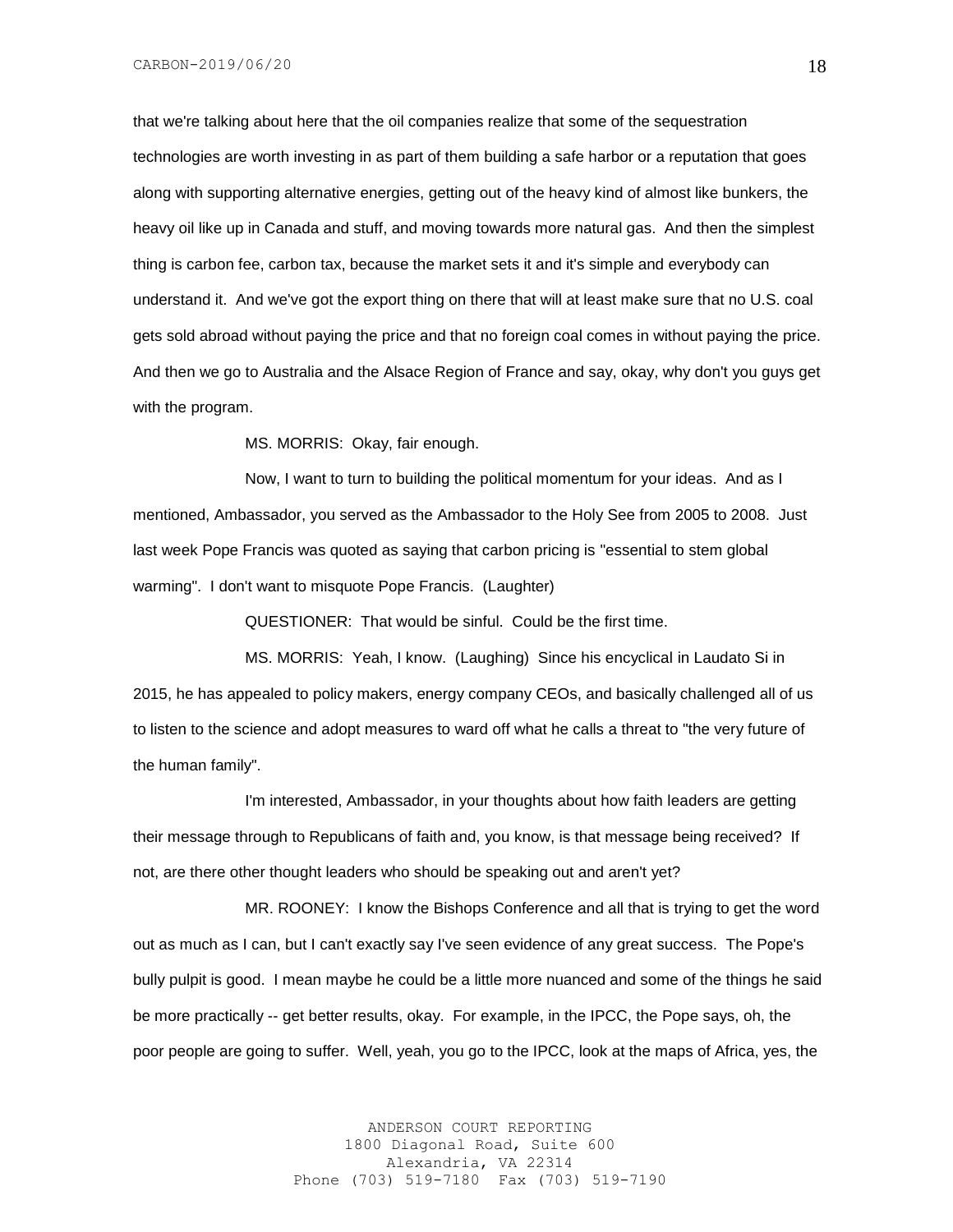poor people are going to suffer disproportionately worse than others. So maybe you connect up the dots a little, we can make that message more effective.

That's all. I thought it was good, but a little vague. And we've got to make the case more clearly.

MS. MORRIS: Okay. Well, that's great.

So I think we're going to turn it now --

MR. COONS: I'll just add a few sentences on that if I can.

MS. MORRIS: Oh, yeah, please do.

MR. COONS: One of the things that has been most encouraging to me is to see a broad range of folks, Evangelicals, Catholics, traditional sort of mainline Protestants, and more progressive Christians, all who view the planet we inhabit as creation, are aligning around an idea of stewardship. And stewardship doesn't give you a policy direction, it doesn't say which bill to write or which bill to endorse, but in important cases it gives you courage to recognize that your legacy as a legislature measured in geologic time, or as we say, from a kingdom perspective, may give you the courage to overcome what seemed to be temporary criticisms or challenges.

The Congressman has faced some withering criticism for co-sponsoring the Climate Solutions Caucus and co-sponsoring these bills. And it is important to have people of courage when we are facing a challenge as great as this is and to have a voice as important and central to one of the largest faith communities on the planet as the Holy Father, is an important voice that we shouldn't just move past. It is important that we use economic skills, and we talk about scale and correlation and consequence, but it's also a moment where we happen to have a Pope who trained as a chemist.

MR. ROONEY: That's right, yeah.

MS. MORRIS: Very good, very good.

Well, with that I think we'll turn it to questions in the audience. Do we have microphones available?

So when I call on you, please identify yourself and form your question as a question. Yes, sir, over there.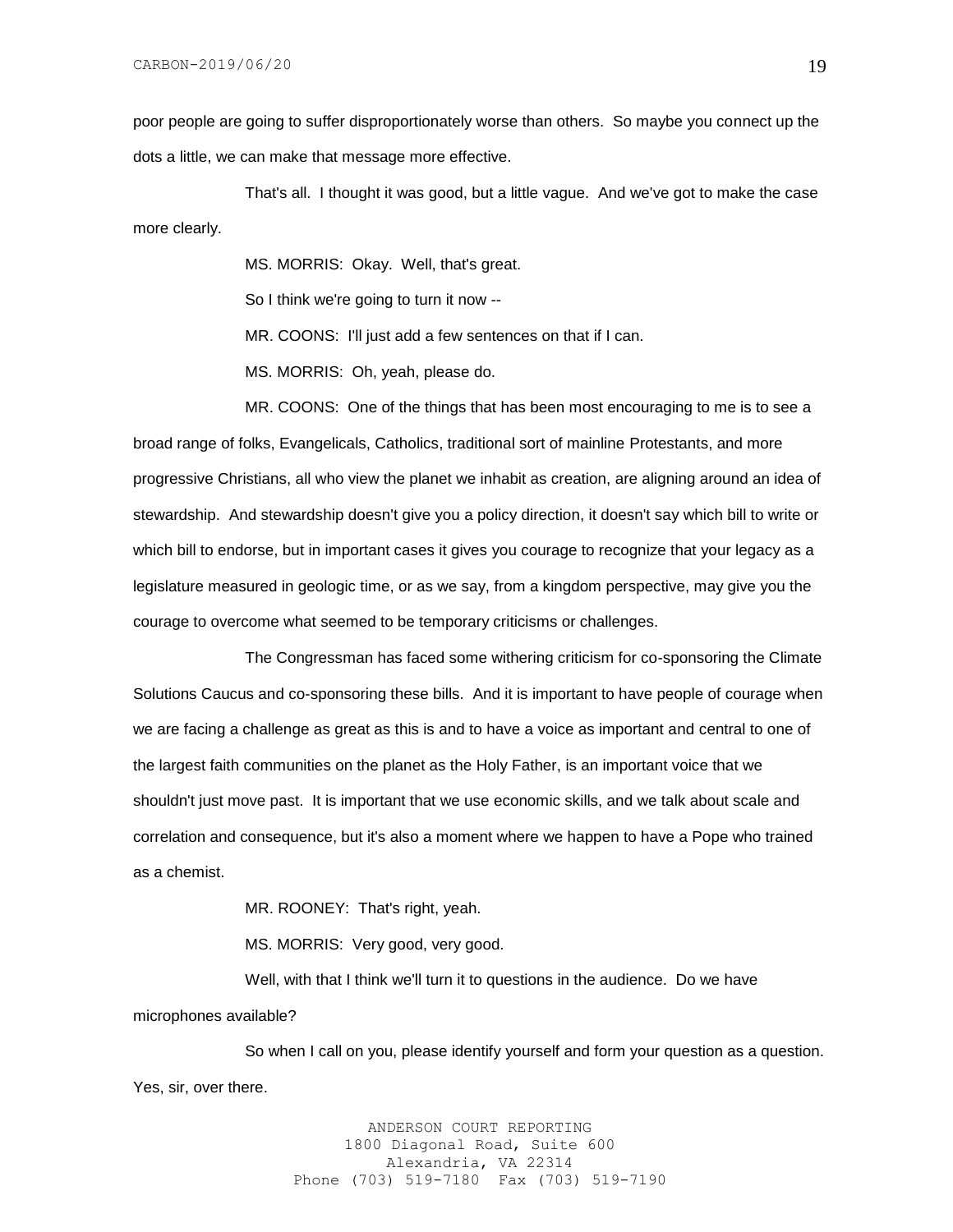MR. ROONEY: Obviously no legislators in here. (Laughter)

QUESTIONER: Thanks very much. Good morning, Senator and Ambassador. Thank you very much. My name is Josh Teba; I work for the UK government in climate and energy policy.

And as recently as 2012, coal made up 40 percent of our energy mix and last year we had our first coal free day since the 1880s, and this May we had our first coal free week and coal free fortnight since the 1880s. And part of that has been possible because about seven years ago we introduced a carbon floor price, which came from the acknowledgement that the EU price on carbon wasn't high enough to trigger that transition. And so they introduced a (inaudible) ton measure to bring up that cost and it's had a radical impact on the transition from coal to natural gas and also to renewables.

So I was wondering when you're thinking about your proposals, how important is it to get the price right from the beginning in order to prove the efficacy of this model, or are you focusing more on getting the framework in place and then kind of working out the details later?

Thanks.

MR. COONS: Trying to do both. Trying to get a price that is strong enough, both at the outset, but then in terms of the certainty of its escalation that will drive significant changes in the marketplace and in emissions reductions. You know, but frankly, I'm at a point right now where I'll remind you not one of my colleagues in the Senate, in the majority party, is willing to join the introduction of a bill. We are a long way from enactment. If it were on the floor tomorrow, I suspect it would get 50 votes, 49, 48 (laughter). But the way our Senate is structured, if you can't clear the 60 hurdle, you're not going anywhere.

So we are in a building phase of building consensus, building confidence in the mechanism. It is very helpful to have concrete examples of comparable developed countries that have very similar traditions, that are close and trusted allies, that have also taken bold steps and then to see the consequences.

MS. MORRIS: Yes, sir.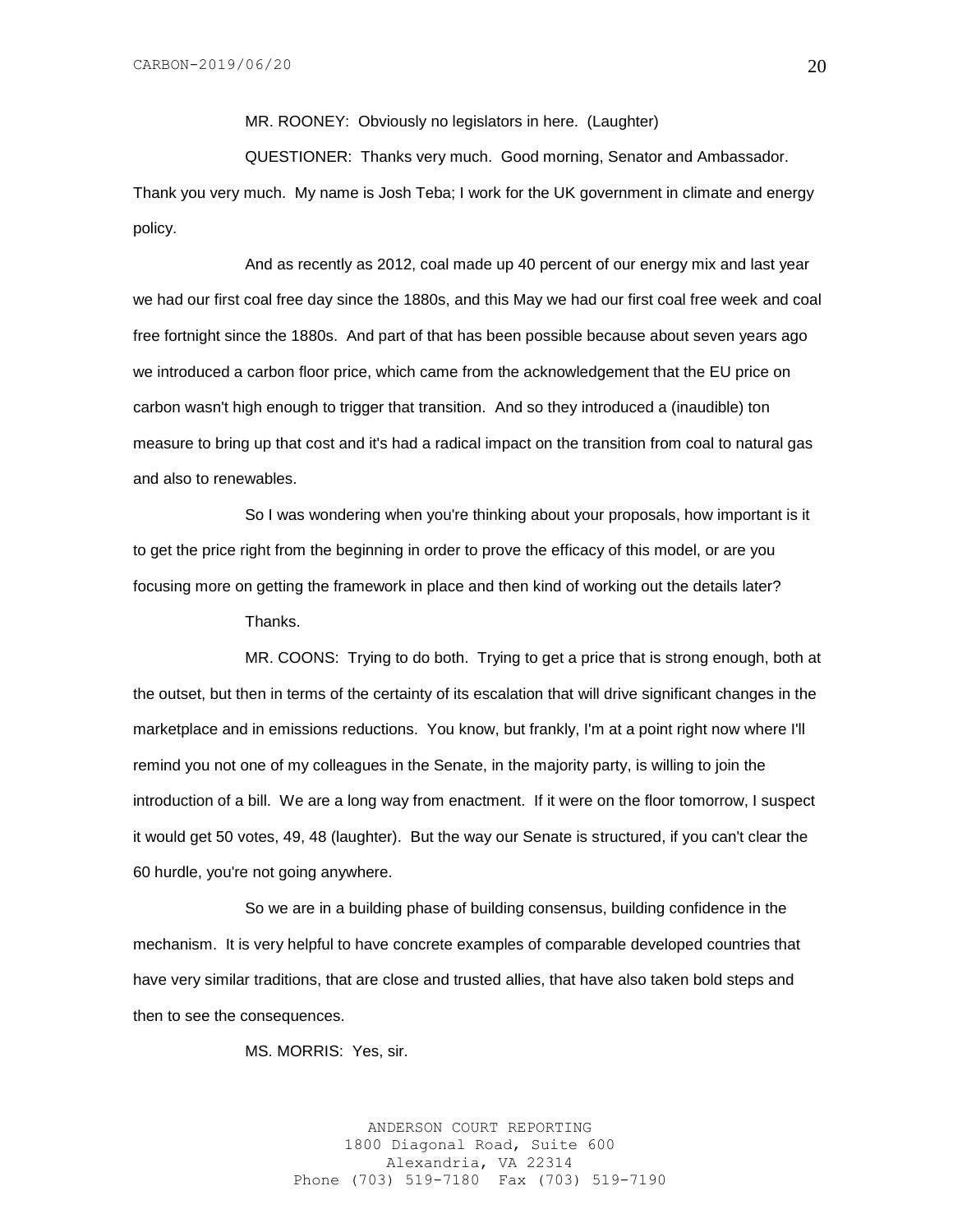MR. MAJKUT: Good morning. Thank you both. Joseph Majkut from the Niskanen Center.

Pivoting off Senator Coons' comments and a question to Mr. Rooney. One of the challenges we face, if you just do the Senate math, leaving alone the House, because the numbers are bigger, it's not just capturing 12 or 16 votes, but if you want long-term political debility and a real shift in the American approach to climate, you're talking 20-30.

Mr. Rooney, you've talked a lot about climate risk and the threats posed by climate change for future generations, Americans, particularly in the southeast, how much do you think climate risk is an important element of selling things like carbon pricing as opposed to the deregulatory aspects or the economic efficiency that can be garnered through carbon tax negotiations?

> MR. ROONEY: I'm not sure I totally understand where you're going there. MR. MAJKUT: So like as a motivating factor, right? MR. ROONEY: Oh, yeah.

MR. MAJKUT: I mean you could sell carbon tax return as being pro-growth, as pro job, you can sell a carbon tax as being less regulatory than other options

MR. ROONEY: I got it, yeah.

MR. MAJKUT: Or you can say the fundamental reason we're here is climate change and reducing these risks. What do you see as the appropriate balance between those different factors?

MR. ROONEY: Well, what I always try to do is -- with the Republicans -- is focus on what looks like a fairly young group right out here. And the polling of people is so much more stronger for carbon tax and for dealing with climate change than any of these elected officials seems to want to admit. Even in our area, almost 70 percent of respondents say climate change is real, man has had a substantial role, and the government needs to do something about it. And that's an area that is -- by math you've got to get a whole lot of Republicans because there's not going to be Democrats down there. And you look at the young people. I carry around a study with me that says 78 percent of millennials vigorously oppose offshore drilling. And it's kind of like the mustard seed in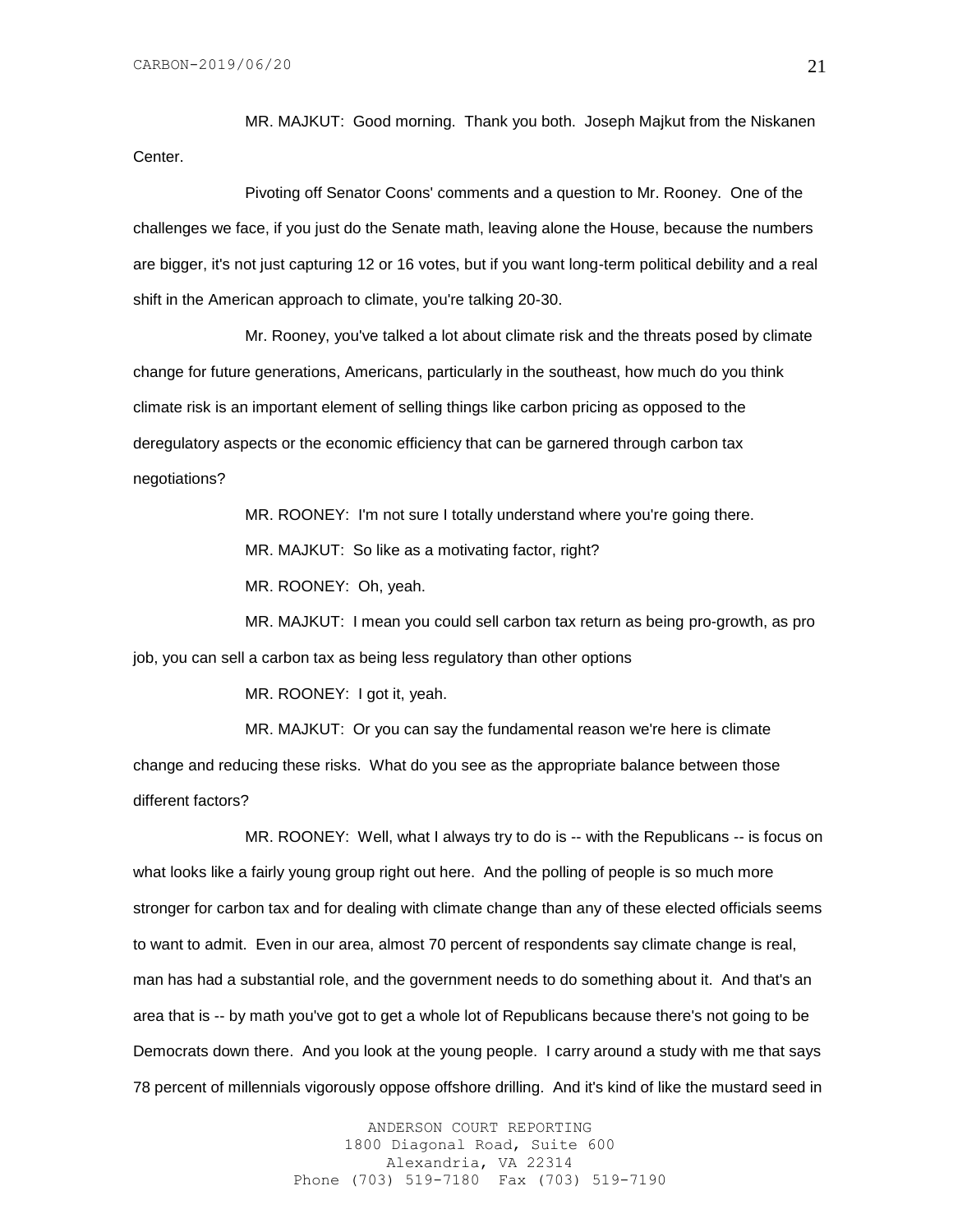the Bible that hit the rock and didn't grow, that I keep sowing that mustard seed, you know, and trying to make all the arguments. There's economic, political, and then there's, as the Senator said, just good stewardship are arguments for moving forward on these things.

QUESTIONER: (Inaudible) from the World Resources Institute.

And Mexico introduced its carbon tax in 2014, \$3.50 per ton for gasoline and diesel and \$2.5 for coal. Would that help the U.S. bill move forward? I mean one of your three North American partners is already with a carbon tax.

MS. MORRIS: You know, and we see progress in Canada as well.

MR. COONS: I mean, look, it indirectly is helpful if our closest trading partners, regional allies, are also advancing a carbon fee. It's helpful to have examples of what's the impact. And it would be particularly helpful to reduce the consequences of cross-border trade.

But, frankly, the politics, the calculus that's being made by currently serving senators, doesn't look outside our borders at all and, frankly, doesn't look at future generations at all. It is very short-term thinking.

What impresses me about the Congressman is that he is engaging in generational leadership, in regional and global leadership, and in taking a stance that is wildly unpopular in the Republican Party in the Senate. That's what makes it hard.

Senator Flake, by the way, didn't just co-sponsor a carbon fee bill in his last month as a senator, he also co-sponsored one in one of his very first years as a member of the House. So he was someone who saw this clearly as an issue where a conservative -- and he's one of the most conservative members -- he was one of the most conservative members of the Senate. I mean he scored out there with Jeff Sessions on the right to left score on a lot of other things, but as an Arizonian, he saw clearly the impact of climate and the importance of leadership. And the U.S.- Mexico relationship is fairly central.

So if we're looking for leadership in the Senate, I am looking to folks to represent states that have a long tradition of both conservatism but also principle leadership that looks to the next generation, that looks to a sense of stewardship, of creation, and that sees us in global context.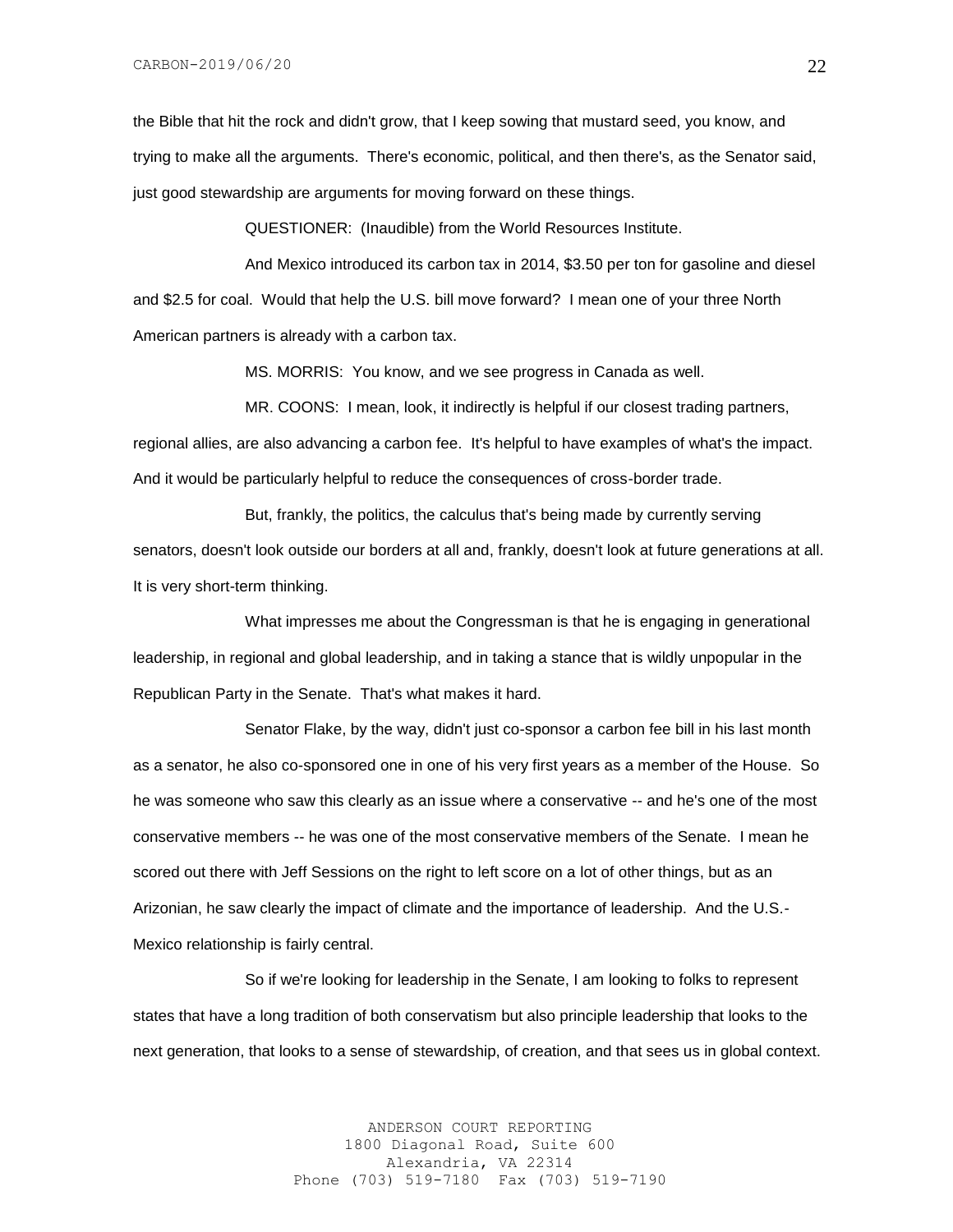MR. ROONEY: If I might say, I think in the Senator's comment there about where the politics are, there's two things that I think we can work with, and we need a lot of people's voices to do it.

One is the change in the deep ocean heat content and the prognostication for not more storms but bigger storms. I think that's on a lot of people's minds after watching Michael go through Florida, Georgia, South Carolina, like a whatever.

And then the other one is sea level rise. Because when it's lapping up in your front yard, like it is in Miami Beach, you've got to do something about it. And Miami Beach had the first chief resiliency officer. Ron DeSantis has appointed Florida's first chief resiliency officer. Maybe these are the kind of things we can start to write about and talk about and get more people taking concrete steps, if the politics are like you say they are, which I'm sure you're right about that.

MR. COONS: Politics are tough.

MS. MORRIS: Over there.

MS. TYGER: Hi, Ana Tyger, Tax Foundation.

So the design of this bill is to reduce and eventually eliminate carbon, which means that the revenue would eventually go away from the bill. Is that something that you're considering when designing programs for what to do with the revenue from the program?

MR. COONS: I think the revenue would go away on a timeline that exceeds my expected life service. (Laughter) So yes, if we had a completely de-carbonized economy at some point there would be a reduction in revenue. But I'll ask the economist. I would not expect that on a 20 year or 30 year time scale.

MS. MORRIS: Yeah, and that's exactly right. That's exactly what we see in the modeling. Depending on the price trajectory, we can even see an increase in revenue over the first couple of decades, but eventually --

QUESTIONER: First couple of decades.

MS. MORRIS: Yes. And then eventually revenue starts to decline because emissions back out faster than the tax rate goes up. But that is -- I think Senator Coons is exactly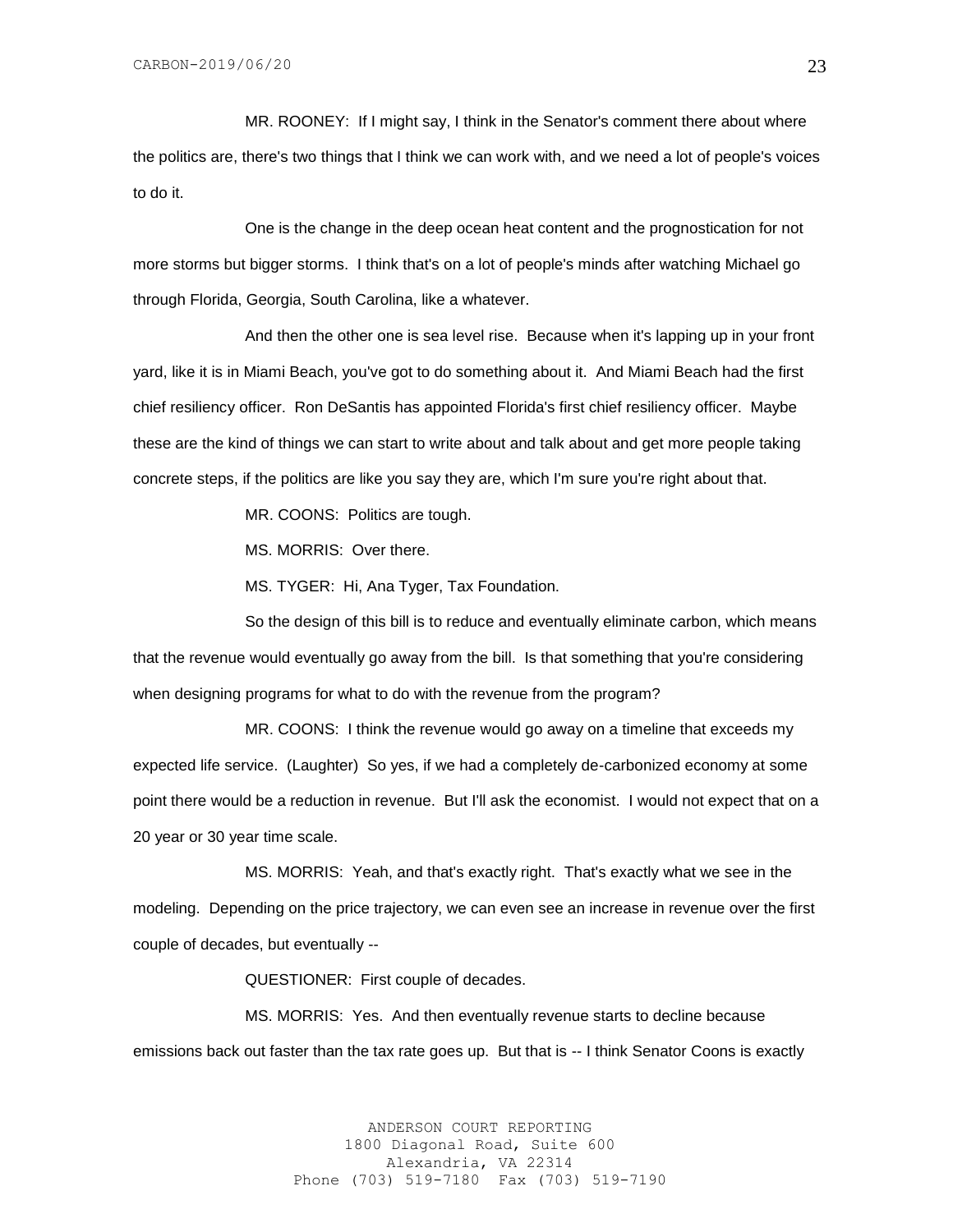right, that is sort of beyond the planning horizon of the current ideas of spending and rebates and so on.

It does raise the point, though, that ideally this is not a permanent source of revenue, right. Like we de-carbonize the U.S. economy, there's not going to be a source of revenue there. In that instance we'll be back in our current situation where we have to have other revenue instruments to prevent unsustainable growth in our debt to GDP and, you know, I think we'll have to leave that to future leaders.

MR. COONS: But this is a really good idea that you just mentioned to talk about, because I'm thinking here, you know, Ronald Reagan used to say the only true thing in immortality is a government program. Maybe this is another marketing lever we can use in op-eds and writing to say this debunks Ronald Reagan's thing, this will go away at some point. It might be your grandkids, but it will go away.

MS. MORRIS: Very good.

I think we have time for one more question. Yes, sir?

MR. JOHNSON: Yes, Steve Johnson --

MS. MORRIS: Can you wait for a microphone so we can hear you, Steve? MR. JOHNSON: My name is Steve Johnson. I have a website called

Americaunstuck.com.

When I look at the energy reports, I see 56 terawatt hours a day of energy being generated in the American economy. I also see 56 terawatt hours a day worth of energy being consumed. I hear a proposal that speaks to the generation side much more than to the consumption side. As a homeowner, my wife and I -- our furnace died four years ago, we got a geothermal heat pump because the incentives lured us into it. And we just got a Tesla because the incentives lured us into it. I think the journey to a clean energy future is a journey of 500 million capital budget purchases, you know, stoves, and ovens, and so on, cars.

And I don't quite understand how the carbon tax speaks to the capital budget -- it feels like an operating incentive strategy that isn't going to work very well for the capital budget part of our journey.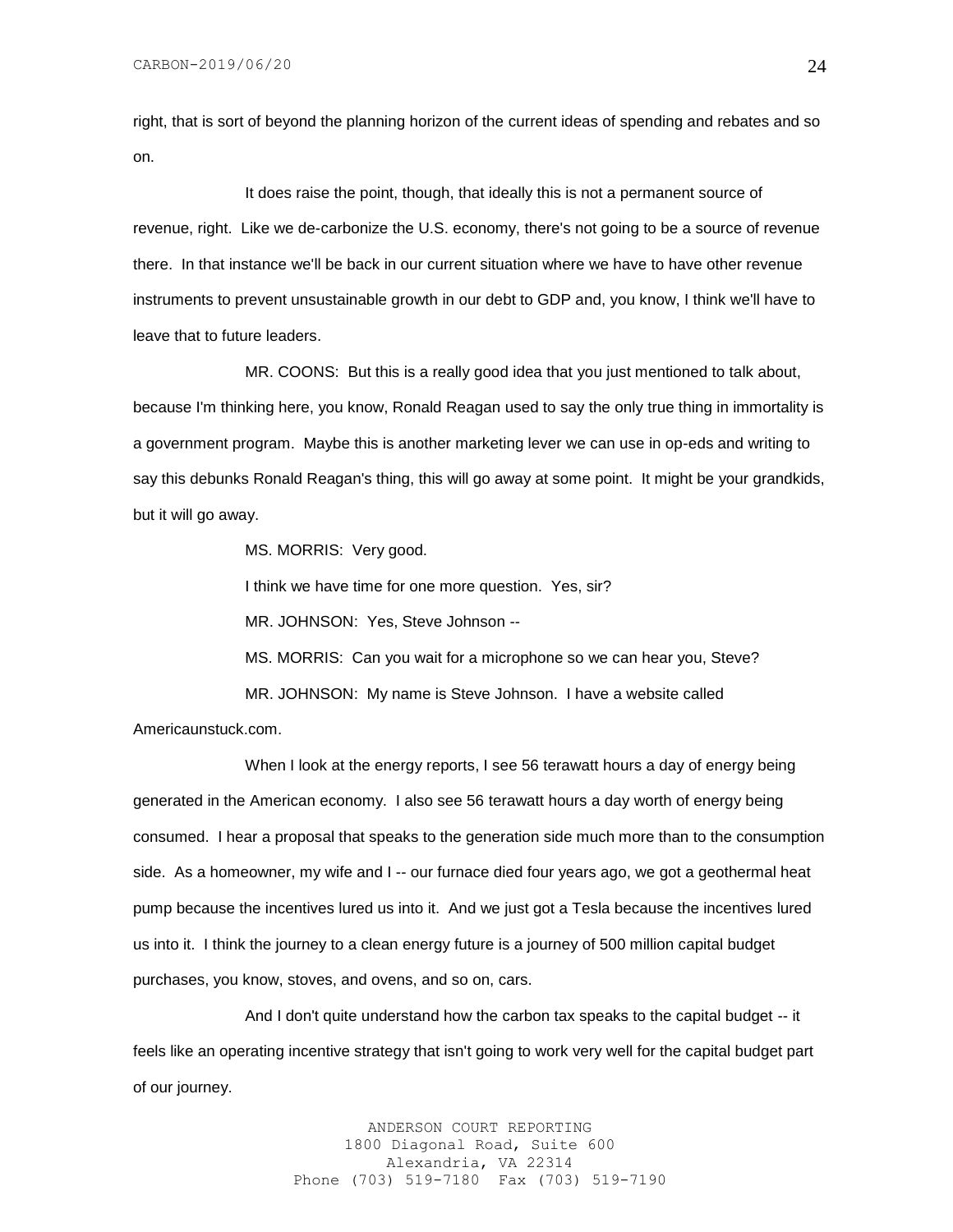So I wondered if you could respond to that.

MS. MORRIS: Well, I think I understand what you're saying, and the question is, how would a carbon price influence consumer decisions and business decisions, and what kind of capital they acquire?

And the beauty of a carbon price is several fold. First of all, it gets you to use existing capital stock more efficiently, right. So day one, you have the carbon price. It changes the dispatch of the power sector, to which power plants are going to operate more. So you get that at the get-go. And at the same time it changes what kind of new power plant or industrial facility or home heat pump is going to be the most cost effective because those energy implications are going to be amplified.

MR. COONS: But, Adele -- to your point about buying a Tesla because of the incentives, those were temporary incentives that existed as long as there was an Administration that was able to push through Congress temporary incentives for electric vehicles. This carbon price would mean you can bet your bottom dollar that auto dealerships are now going to be saying to you, you buy this vehicle, you're going to be paying, you know \$1,200 -- I'm just making up a number - you'll pay this much less per year in new increased costs for gasoline versus an all-electric car versus a hybrid car. You've got then a built-in permanent incentive to purchase a car that relies more on electricity rather than gasoline.

And to the extent there are carbon intensive consumer products, you'll begin seeing both switching by manufacturers in terms of their feed stock and supply chains, but you'll also see folks literally selling it that way.

You made consumer choices in terms of a heat pump or a Tesla partly because you're paying attention and your values had already moved you in the direction, but the marginal difference was made by some incentives that helped the rationale part of you, the accounting part of you, follow the values or the spiritual part of you. This will happen economy wide and it will happen with consumer pricing signals that I think will be very powerful.

So I just wanted to make sure the economist in you doesn't lead too much to the base load examples, which is what he was saying isn't big enough to move everything.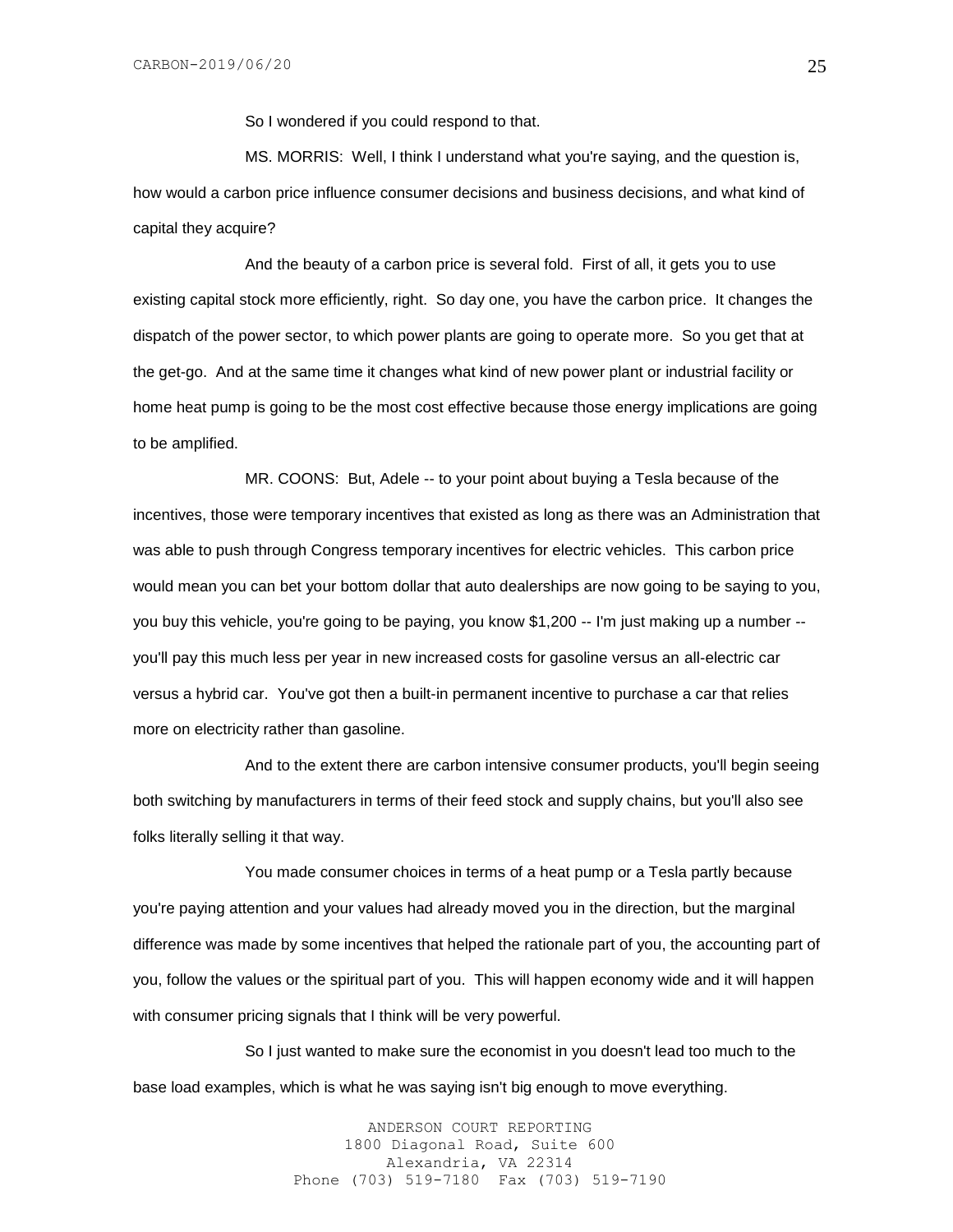MR. JOHNSON: We did save \$400 a year.

MS. MORRIS: Well, look, you'll save even more when we have the carbon emissions priced into all those goods and services.

So I'm going to cut it off there. I'd like you to join me in thanking Senator Coons and Congressman Rooney. (Applause)

MR. COONS: Just a brief comment both about the challenge and optimism. Thank you to Brookings for being engaged, not just in good policy making, but in 20 years of thorough and disciplined and detailed research on carbon pricing. Let us all recommit ourselves to not being here 20 years from now talking about good policy and theory, but celebrating the first decade of the enactment of a carbon fee and dividend bill and all the different ways we worked out the logistics.

MS. MORRIS: Excellent, excellent. Thank you. (Applause)

\* \* \* \* \*